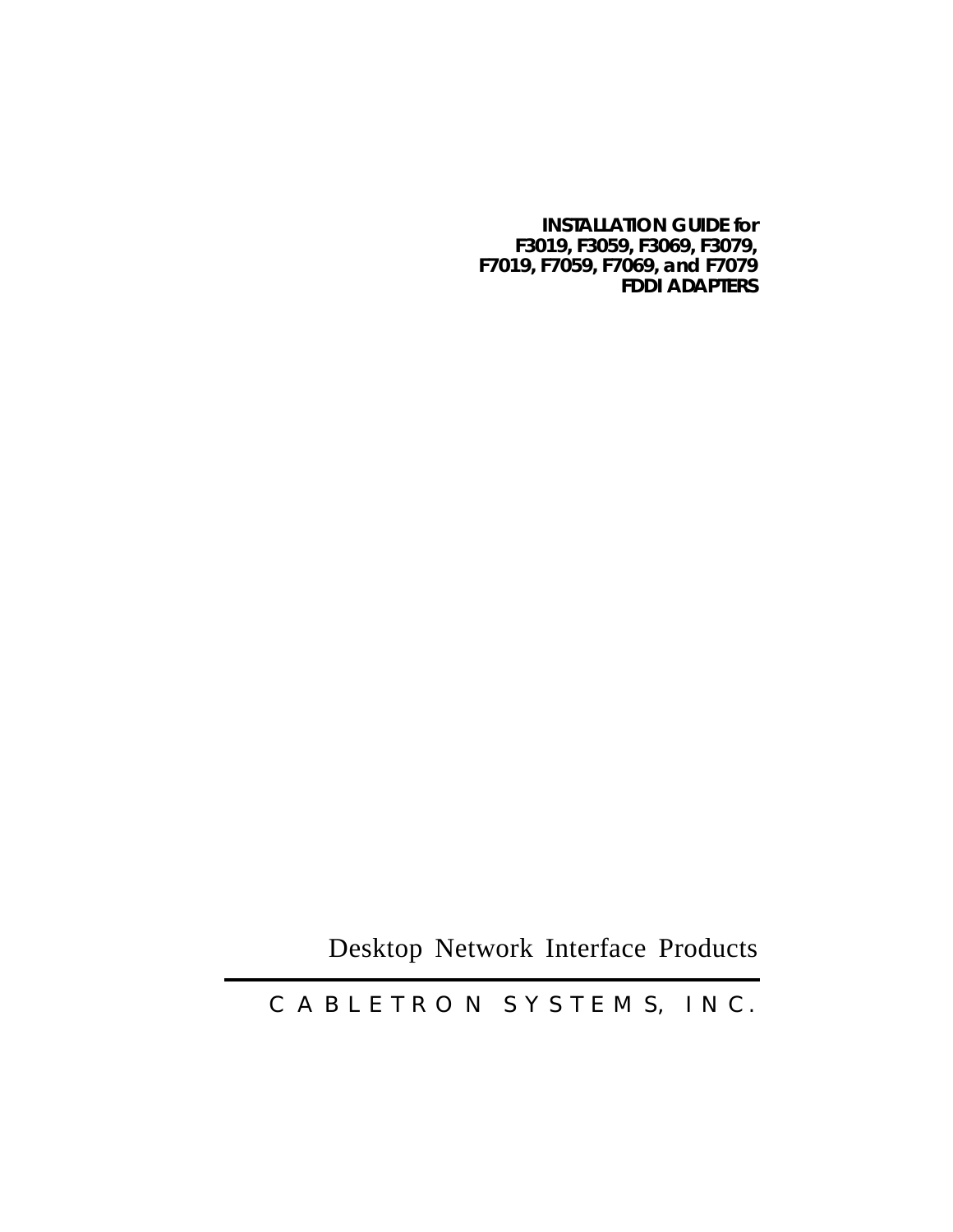

**35 Industrial Way, P.O. Box 5005 Rochester, New Hampshire 03867-0505**

**P/N 9030826-01 December 1993**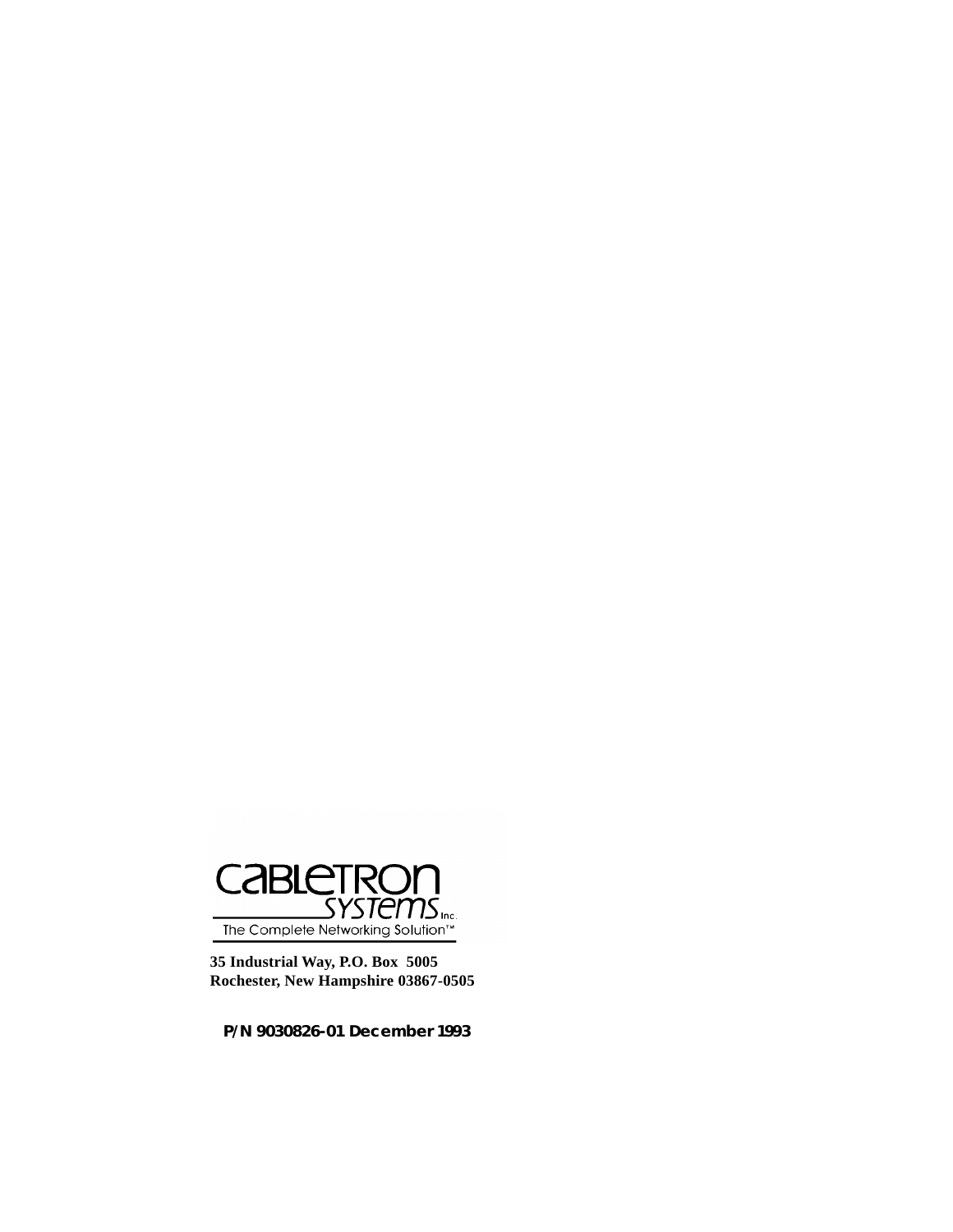# **NOTICE**

Cabletron Systems reserves the right to make changes in specifications and other information contained in this document without prior notice. The reader should in all cases consult Cabletron Systems to determine whether any such changes have been made. The hardware, firmware, or software described in this manual is subject to change without notice.

IN NO EVENT SHALL CABLETRON SYSTEMS BE LIABLE FOR ANY INCIDENTAL, INDIRECT, SPECIAL, OR CONSEQUENTIAL DAMAGES WHATSOEVER (INCLUDING BUT NOT LIMITED TO LOST PROFITS) ARISING OUT OF OR RELATED TO THIS MANUAL OR THE INFORMATION CONTAINED IN IT, EVEN IF CABLETRON SYSTEMS HAS BEEN ADVISED OF, KNOWN, OR SHOULD HAVE KNOWN, THE POSSIBILITY OF SUCH DAMAGES.

# **VIRUS DISCLAIMER**

Cabletron has tested its software with current virus checking technologies. However, because no antivirus system is  $100\%$ reliable, we strongly caution you to write protect and then verify that the Licensed Software, prior to installing it, is virus-free with an anti-virus system in which you have confidence. Cabletron Systems makes no representations or warranties to the effect that the Licensed Software is virus-free.

© Copyright December 1993, Cabletron Systems, Inc. 35 Industrial Way, P.O. Box 5005, Rochester, NH 03867-0505

All Rights Reserved, Printed in the United States of America Order Number: 9030826-01 December 93

**DNI**, **SPECTRUM**, **LANVIEW**, and **Remote LANVIEW** are registered trademarks of Cabletron Systems, Inc.

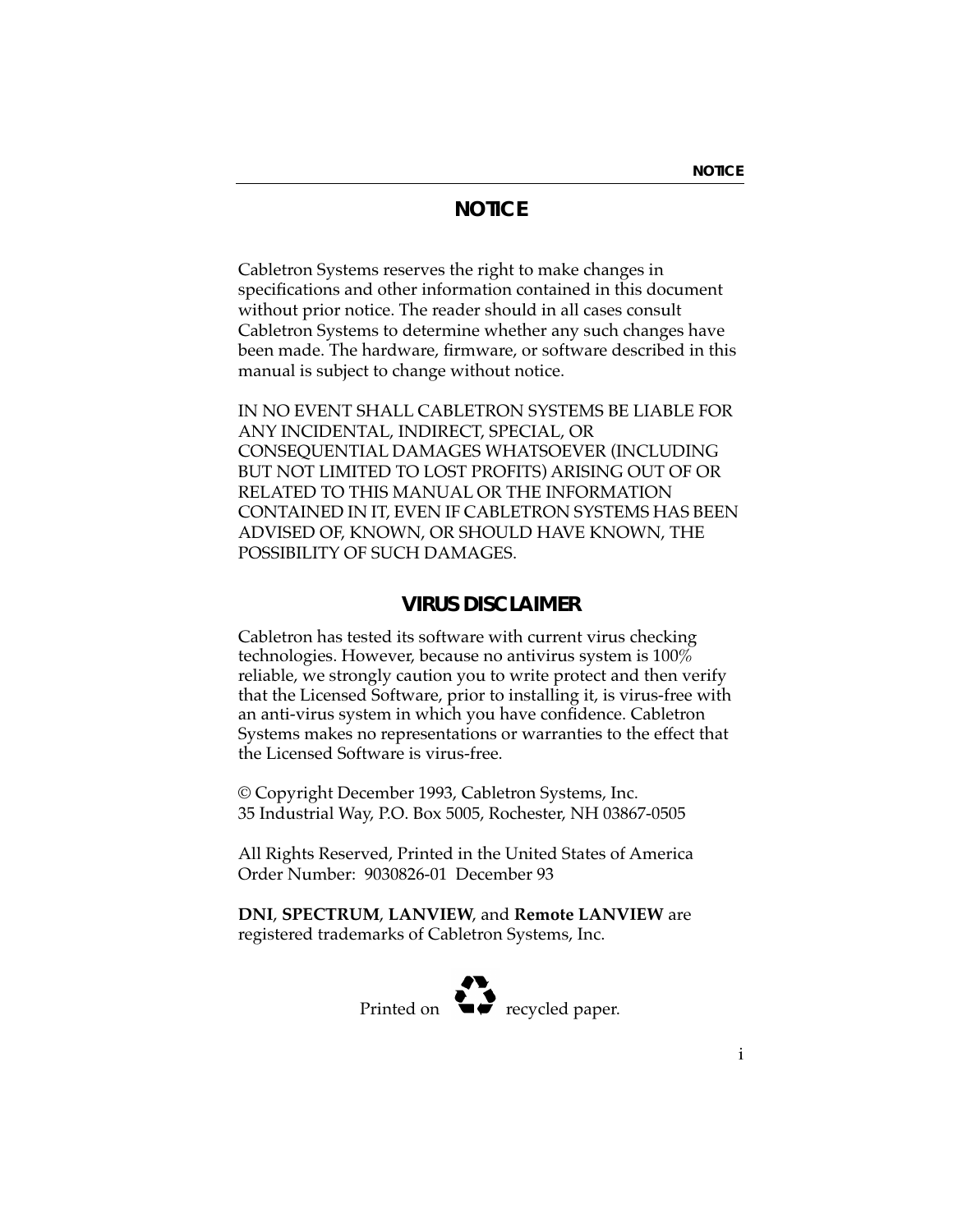# **FCC NOTICE**

This device complies with Part 15 of the FCC rules. Operation is subject to the following two conditions: (1) this device may not cause harmful interference, and (2) this device must accept any interference received, including interference that may cause undesired operation.

**NOTE:** This equipment has been tested and found to comply with the limits for a Class A digital device, pursuant to Part 15 of the FCC rules. These limits are designed to provide reasonable protection against harmful interference when the equipment is operated in a commercial environment. This equipment uses, generates, and can radiate radio frequency energy and if not installed in accordance with the operator's manual, may cause harmful interference to radio communications. Operation of this equipment in a residential area is likely to cause interference in which case the user will be required to correct the interference at his own expense.

**WARNING:** Changes or modifications made to this device which are not expressly approved by the party responsible for compliance could void the user's authority to operate the equipment.

# **DOC NOTICE**

This digital apparatus does not exceed the Class A limits for radio noise emissions from digital apparatus set out in the Radio Interference Regulations of the Canadian Department of Communications.

Le présent appareil numérique n'émet pas de bruits radioélectriques dépassant les limites applicables aux appareils numériques de la class A prescrites dans le Règlement sur le brouillage radioélectrique édicté par le ministère des Communications du Canada.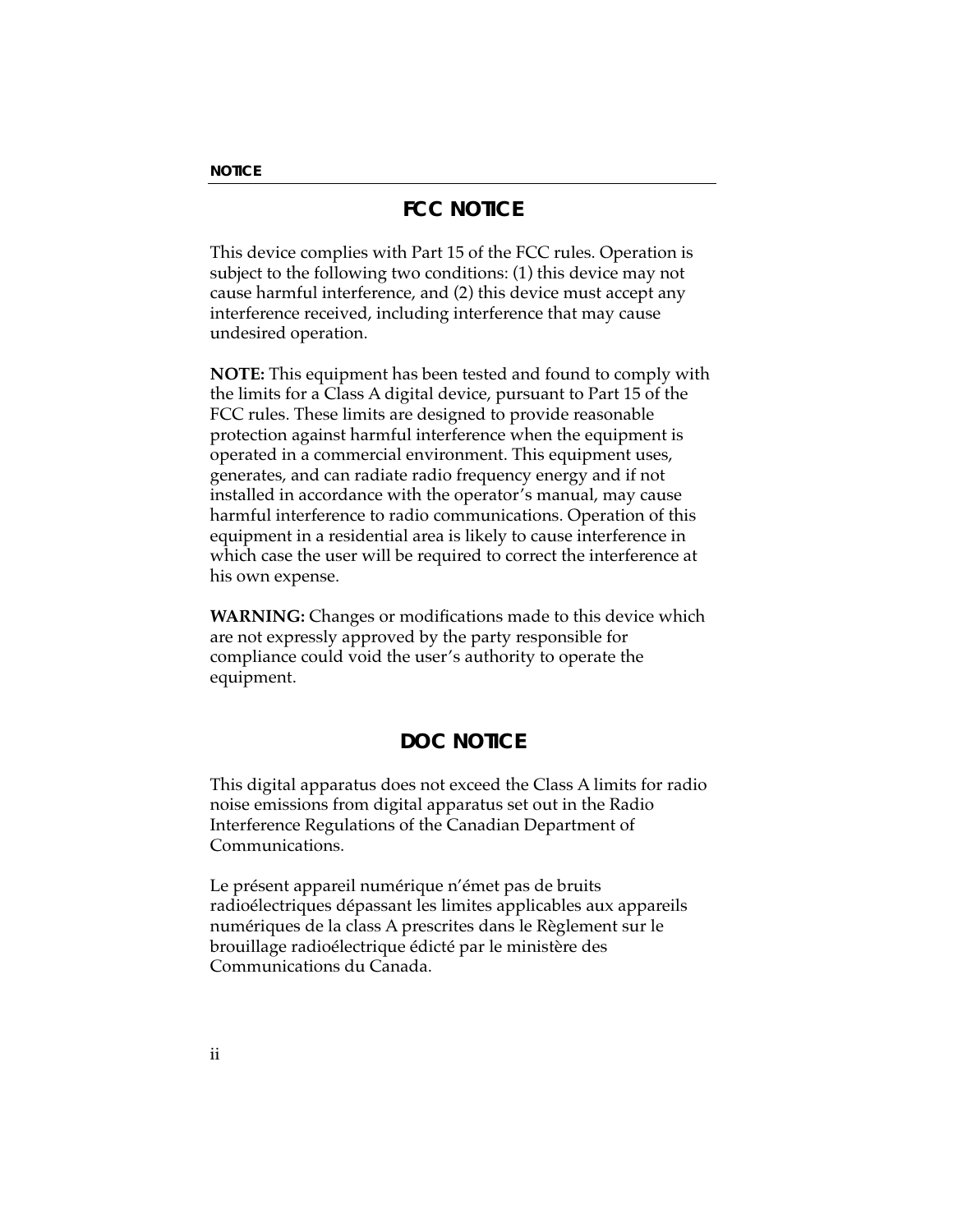## **SAFETY INFORMATION**

# **CLASS 1 LASER TRANSCEIVERS**

## **The F3079 and F7079 are Class 1 Laser Products**



# **The F3079 and F7079 adapters use Class 1 Laser transceivers. Read the following safety information before installing or operating these adapters.**

The Class 1 laser transceivers use an optical feedback loop to maintain Class 1 operation limits. This control loop eliminates the need for maintenance checks or adjustments. The output is factory set, and does not allow any user adjustment. Class 1 Laser transceivers comply with the following safety standards:

- 21 CFR 1040.10 and 1040.11 U.S. Department of Health and Human Services (FDA).
- IEC Publication 825 (International Electrotechnical Commission).
- CENELEC EN 60825 (European Committee for Electrotechnical Standardization).

When operating within their performance limitations, laser transceiver output meets the Class 1 accessible emission limit of all three standards. Class 1 levels of laser radiation are not considered hazardous.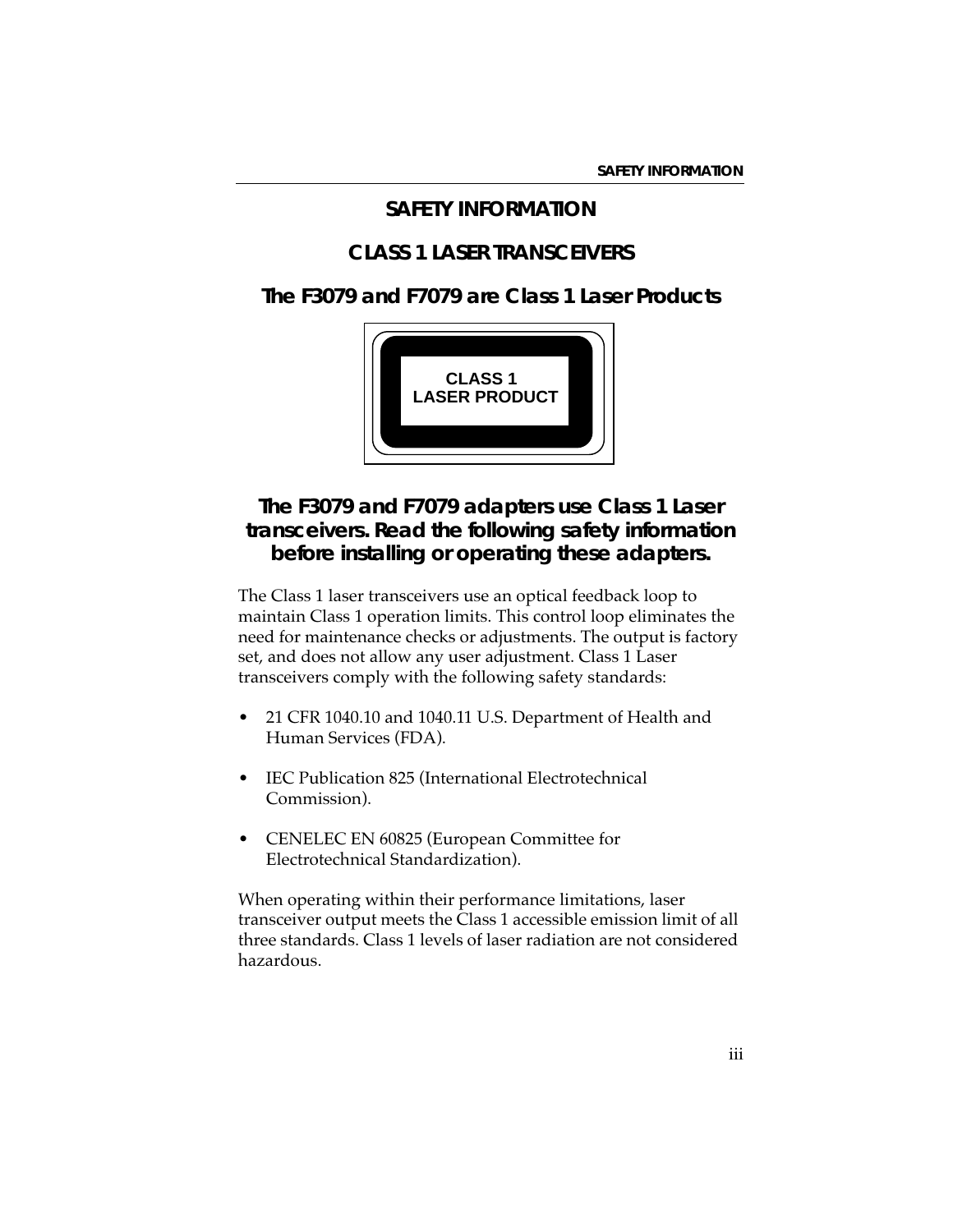# **SAFETY INFORMATION**

# **CLASS 1 LASER TRANSCEIVERS**

# **Laser Radiation and Connectors**

When the connector is in place, all laser radiation remains within the fiber. The maximum amount of radiant power exiting the fiber (under normal conditions) is -12.6 dBm or  $55 \times 10^{-6}$  watts.

Removing the optical connector from the transceiver allows laser radiation to emit directly from the optical port. The maximum radiance from the optical port (under worst case conditions) is  $0.8 \text{ W cm}^{-2} \text{ or } 8 \times 10^3 \text{ W m}^2 \text{ sr-1}.$ 

**Do not use optical instruments to view the laser output. The use of optical instruments to view laser output increases eye hazard. When viewing the output optical port, power must be removed from the network adapter.**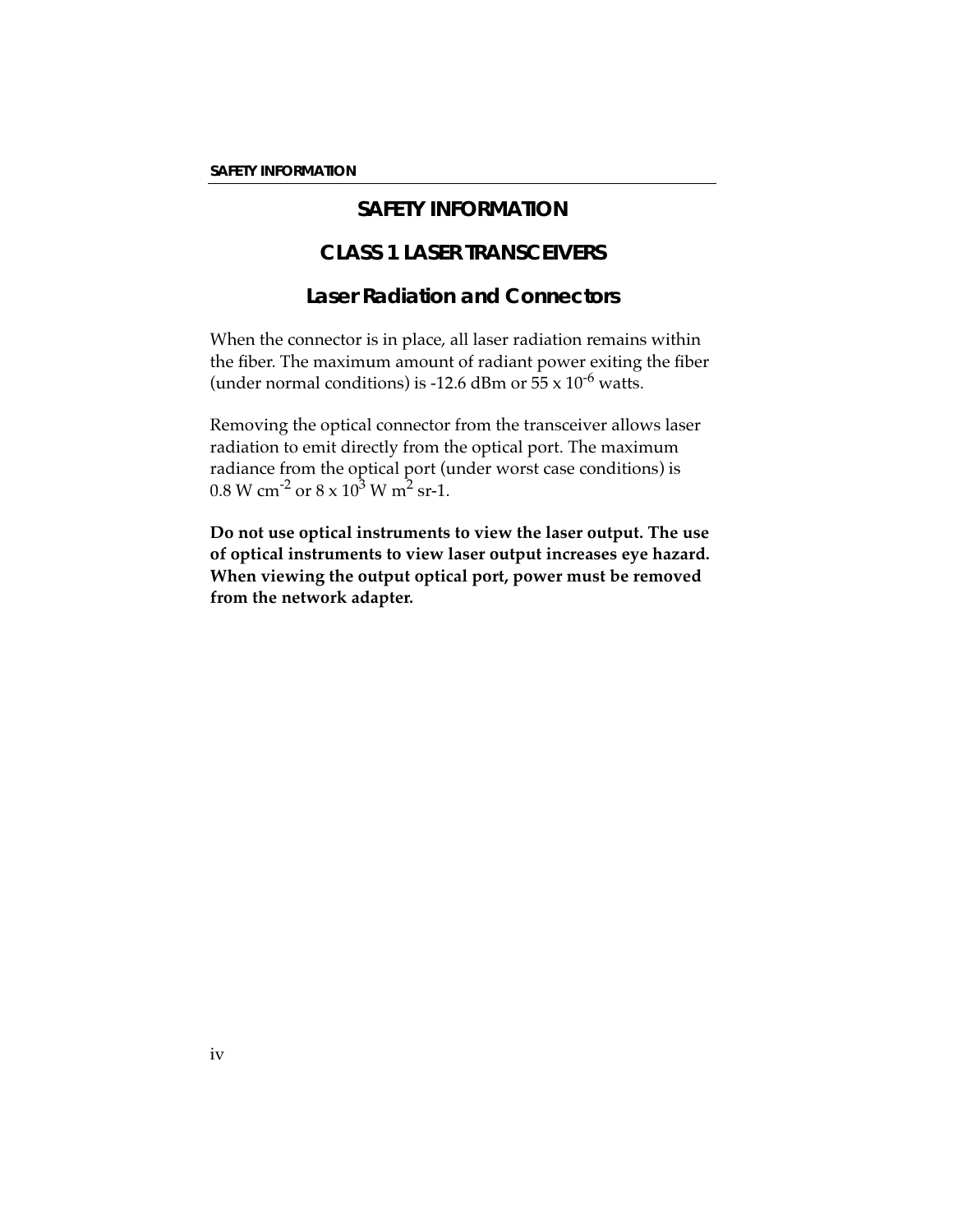## **CABLETRON SYSTEMS, INC. PROGRAM LICENSE AGREEMENT**

**IMPORTANT:** Before utilizing this product, carefully read this License Agreement.

This document is an agreement between you, the end user, and Cabletron Systems, Inc. ("Cabletron") that sets forth your rights and obligations with respect to the Cabletron software program ("the Program") contained in this package. The Program may be contained in firmware, chips, or other media. BY UTILIZING THE ENCLOSED PRODUCT, YOU ARE AGREEING TO BECOME BOUND BY THE TERMS OF THIS AGREEMENT, WHICH INCLUDES THE LICENSE AND THE LIMITATION OF WARRANTY AND DISCLAIMER OF LIABILITY. IF YOU DO NOT AGREE TO THE TERMS OF THIS AGREEMENT, PROMPTLY RETURN THE UNUSED PRODUCT TO THE PLACE OF PURCHASE FOR A FULL REFUND.

#### **CABLETRON SOFTWARE PROGRAM LICENSE**

1. LICENSE. You have the right to use only the one (1) copy of the Program provided in this package subject to the terms and conditions of this License Agreement.

You may not copy, reproduce or transmit any part of the Program except as permitted by the Copyright Act of the United States or as authorized in writing by Cabletron.

- 2. OTHER RESTRICTIONS. You may not reverse engineer, decompile, or disassemble the Program.
- 3. APPLICABLE LAW. This License Agreement shall be interpreted and governed under the laws and in the state and federal courts of New Hampshire. You accept the personal jurisdiction and venue of the New Hampshire courts.

#### **EXCLUSION OF WARRANTY AND DISCLAIMER OF LIABILITY**

1. EXCLUSION OF WARRANTY. Except as may be specifically provided by Cabletron in writing, Cabletron makes no warranty, expressed or implied, concerning the Program (including Its documentation and media).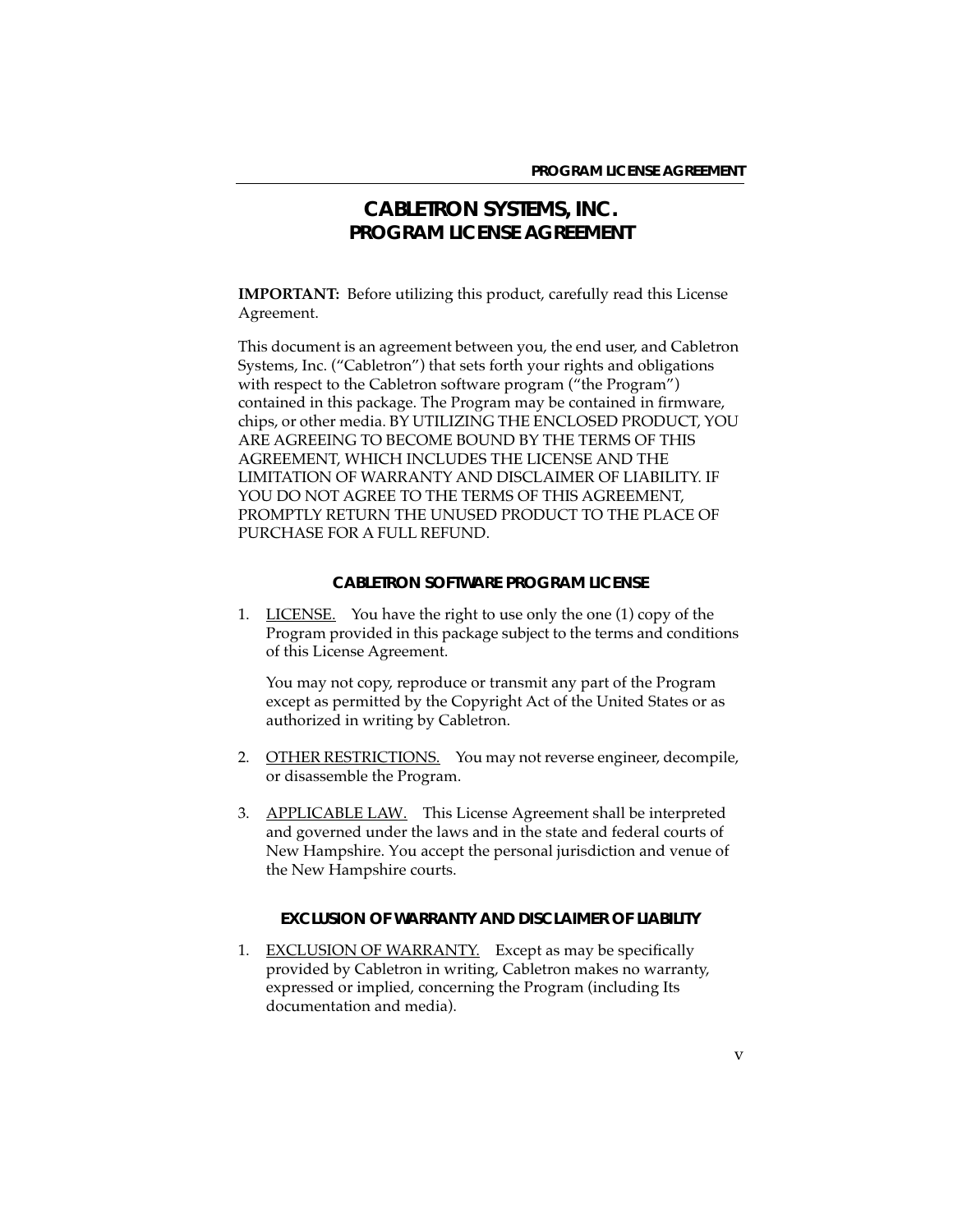CABLETRON DISCLAIMS ALL WARRANTIES, OTHER THAN THOSE SUPPLIED TO YOU BY CABLETRON IN WRITING, EITHER EXPRESS OR IMPLIED, INCLUDING BUT NOT LIMITED TO IMPLIED WARRANTIES OF MERCHANTABILITY AND FITNESS FOR A PARTICULAR PURPOSE, WITH RESPECT TO THE PROGRAM, THE ACCOMPANYING WRITTEN MATERIALS, AND ANY ACCOMPANYING HARDWARE.

2. NO LIABILITY FOR CONSEQUENTIAL DAMAGES. IN NO EVENT SHALL CABLETRON OR ITS SUPPLIERS BE LIABLE FOR ANY DAMAGES WHATSOEVER (INCLUDING, WITHOUT LIMITATION, DAMAGES FOR LOSS OF BUSINESS, PROFITS, BUSINESS INTERRUPTION, LOSS OF BUSINESS INFORMATION, SPECIAL, INCIDENTAL, CONSEQUENTIAL, OR RELIANCE DAMAGES, OR OTHER LOSS) ARISING OUT OF THE USE OR INABILITY TO USE THIS CABLETRON PRODUCT, EVEN IF CABLETRON HAS BEEN ADVISED OF THE POSSIBILITY OF SUCH DAMAGES. BECAUSE SOME STATES DO NOT ALLOW THE EXCLUSION OR LIMITATION OF LIABILITY FOR CONSEQUENTIAL OR INCIDENTAL DAMAGES, OR IN THE DURATION OR LIMITATION OF IMPLIED WARRANTIES IN SOME INSTANCES, THE ABOVE LIMITATIONS AND EXCLUSIONS MAY NOT APPLY TO YOU.

#### **UNITED STATES GOVERNMENT RESTRICTED RIGHTS**

The enclosed product (a) was developed solely at private expense; (b) contains "restricted computer software" submitted with restricted rights in accordance with section 52227-19 (a) through (d) of the Commercial Computer Software - Restricted Rights Clause and its successors, and (c) in all respects is proprietary data belonging to Cabletron and/or its suppliers.

For Department of Defense units, the product is licensed with "Restricted Rights" as defined in the DoD Supplement to the Federal Acquisition Regulations, Section 52.227-7013  $(c)$  (1) (ii) and its successors, and use, duplication, disclosure by the Government is subject to restrictions as set forth in subparagraph  $(c)$  (1) (ii) of the Rights in Technical Data and Computer Software clause at 252.227-7013. Cabletron Systems, Inc., 35 Industrial Way, Rochester, New Hampshire 03867.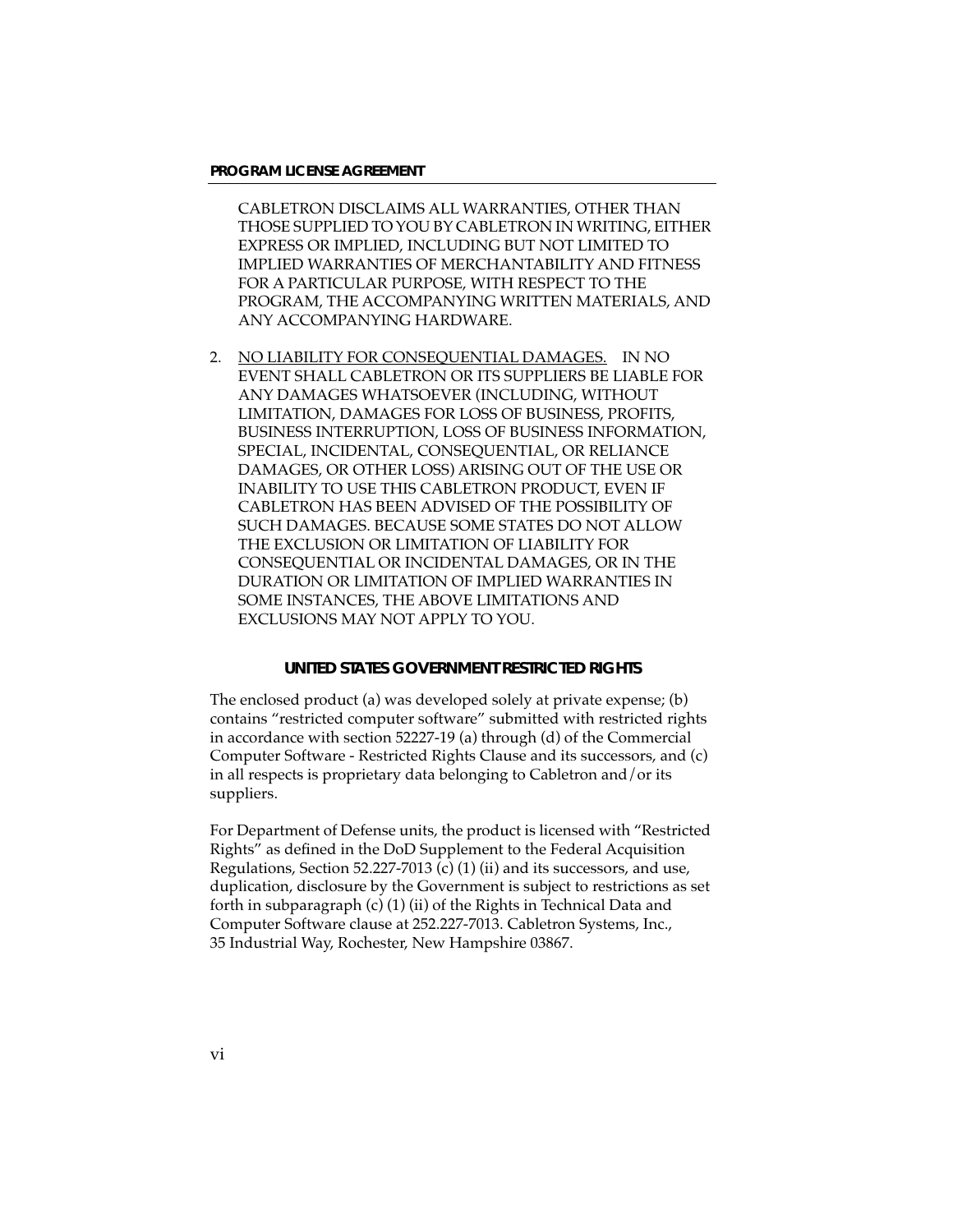# **CONTENTS**

## **CHAPTER 1 INTRODUCTION**

|  | 1.4.1 100 Megabit/Second FDDI Over Copper  1-8 |  |
|--|------------------------------------------------|--|
|  |                                                |  |

## **CHAPTER 2 INSTALLING THE ADAPTERS**

| $2.2^{\circ}$ |  |  |  |
|---------------|--|--|--|
| 2.3           |  |  |  |
| 2.4           |  |  |  |
|               |  |  |  |
|               |  |  |  |
|               |  |  |  |
|               |  |  |  |
|               |  |  |  |
|               |  |  |  |
|               |  |  |  |
|               |  |  |  |

## **CHAPTER 3 NETWORK CONNECTIONS**

|  | 3.2.1 Network Requirements/Specifications  3-3 |  |
|--|------------------------------------------------|--|
|  |                                                |  |
|  |                                                |  |
|  |                                                |  |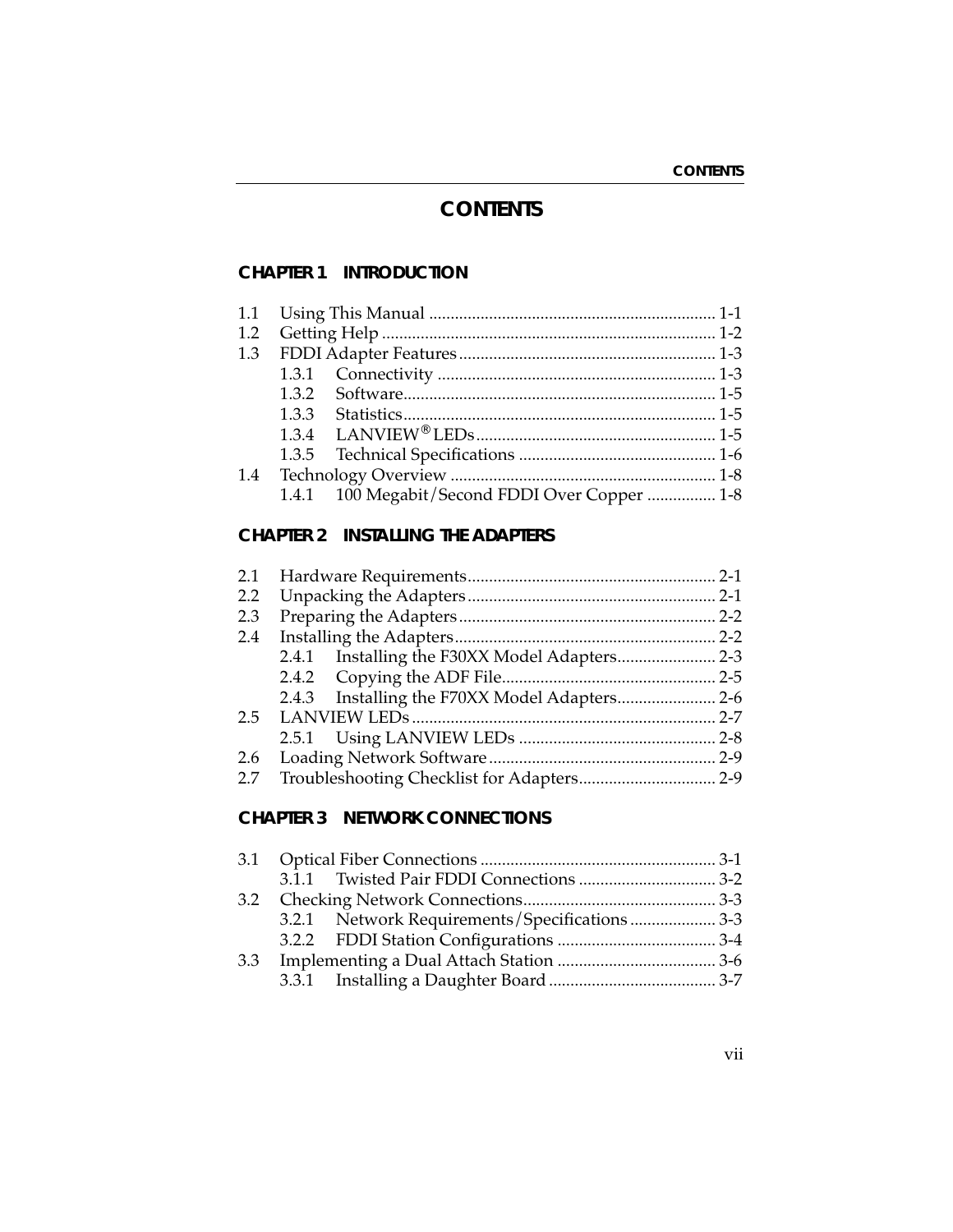## **APPENDIX A FDDI MEDIA SPECIFICATIONS**

### **INDEX**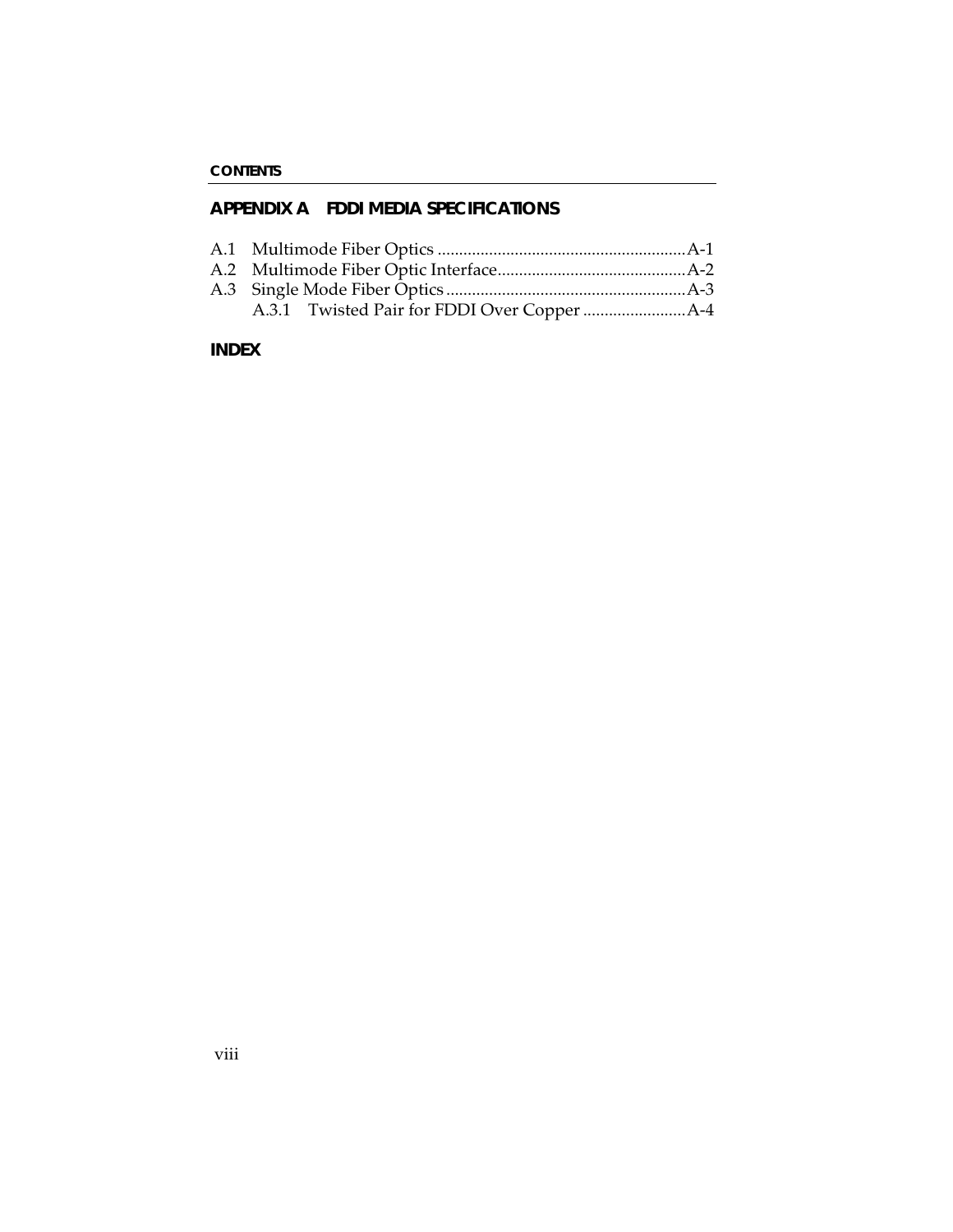# **CHAPTER 1**

# **INTRODUCTION**

The Cabletron Systems Installation Guide for F3019, F3059, F3069, F3079, and F7019, F7059, F7069, and F7079 FDDI Adapters is a simple installation and reference guide for the Cabletron Systems Micro Channel and EISA architecture compatible FDDI network adapters. The FDDI network adapters connect your Micro Channel or EISA Bus compatible computer to a dual ring Fiber Distributed Data Interface network employing Multimode Fiber, Single Mode Fiber, or 100 Megabit FDDI Over Copper technologies.

You should read through this manual to gain a full understanding of the capabilities of the Cabletron Systems FDDI network adapters.

### **1.1 USING THIS MANUAL**

This manual is structured so that you can follow sequential chapters as you install and test the Cabletron FDDI network adapters.

Chapter 1, **Introduction**, discusses the capabilities of the Cabletron Systems FDDI network adapters. A Technology Overview explains briefly the technology of transmission of FDDI Over Copper twisted pair wire.

Chapter 2, **Installing the Adapters**, contains instructions for installing the network adapters in a Micro Channel or EISA Bus compatible computer.

Chapter 3, **Network Connections**, provides instructions for connecting the network adapter to the FDDI network.

Appendix A, **FDDI Media Specifications**, lists the specifications for Multimode Fiber cable, Single Mode Fiber cable, and FDDI Over Copper twisted pair media.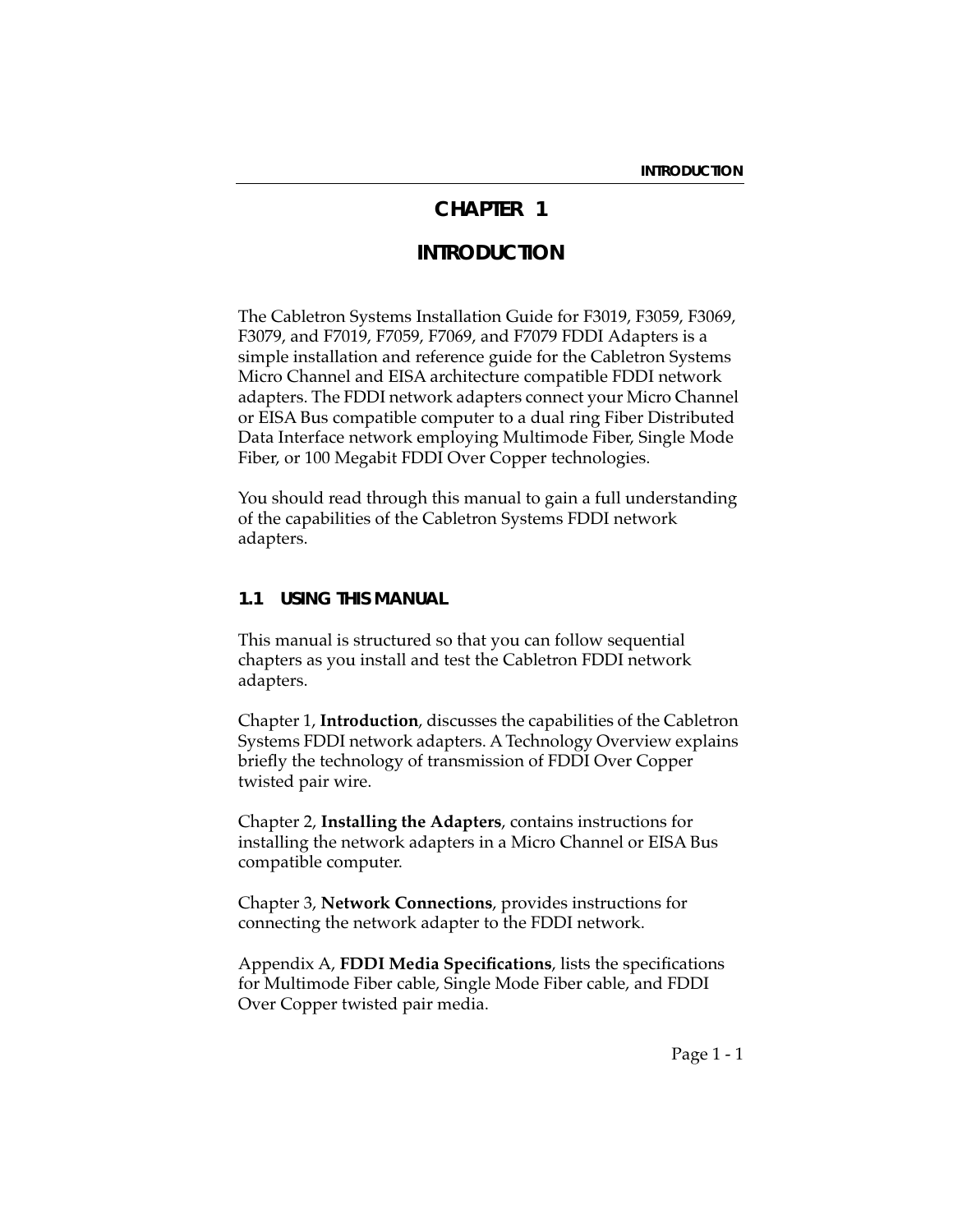## **1.2 GETTING HELP**

If you need additional support related to the network adapters, or if you have any questions, comments, or suggestions concerning this manual, contact Cabletron Systems Technical Support. Before calling Cabletron Technical Support, please have the following information available for use by the Cabletron Technical Support personnel who will assist you.

- The network adapter type and Serial Number (i.e., F3069 or F7069, 1234567).
- The software version that appears on the front of the installer diskette(s).
- Your computer name and model number.
- The operating system and version number that you are using (i.e., MS-DOS Version 5.0, OS/2 Version 2.0, etc.).
- The make and model of any other add-in cards in your system and the version number of any associated software.

You can contact Cabletron Systems Technical Support by:

Phone: (603) 332-9400

FAX: (603) 337-2444 Specify Document No. 1101 (listing of latest driver releases, sample configurations, and key-words)

BBS: 603-335-3358 (4 lines available)

Cabletron Technical Support can also be reached over the Internet by sending email to: **support@ctron.com**. Network drivers are also available for anonymous FTP download from **ctron.com at IP address (134.141.197.25)**. CompuServe subscribers can contact Cabletron Technical Support through the Cabletron Forum by entering:

```
GO CTRON at any ! prompt.
```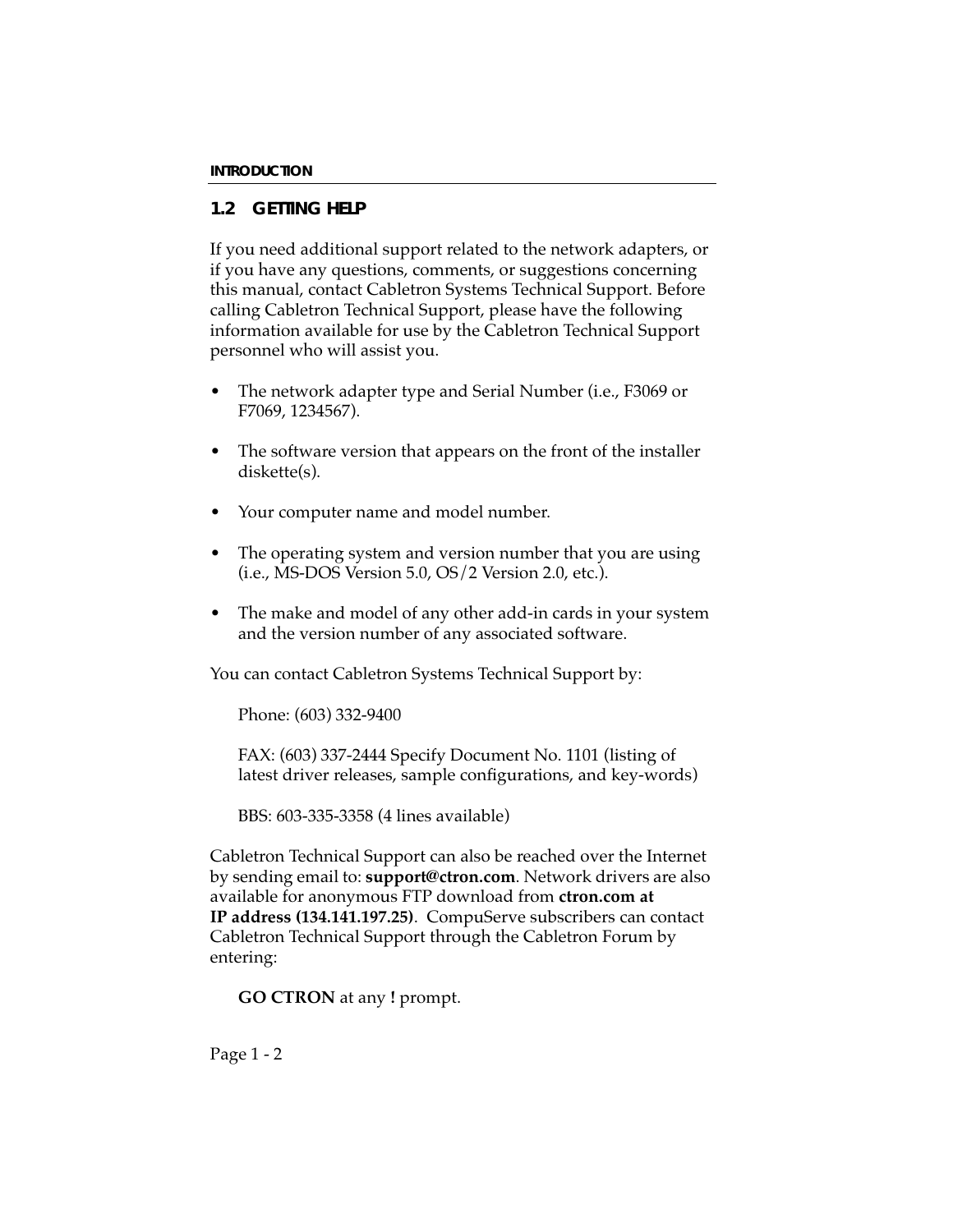### **1.3 FDDI ADAPTER FEATURES**

This section outlines the features of the FDDI network adapters. Adapters with a model number beginning with F30 are Micro Channel compatible adapters. Adapters with a model number beginning with F70 are EISA architecture compatible adapters. Table 1-1, below shows the FDDI adapter types and variations.

| <b>Adapter Type</b> | <b>Bus Interface</b> | Media                                                |
|---------------------|----------------------|------------------------------------------------------|
| F3019               | Micro Channel        | <b>FDDI</b> Over Copper<br>(unshielded twisted pair) |
| F3059               | Micro Channel        | <b>FDDI</b> Over Copper<br>(shielded twisted pair)   |
| F3069               | Micro Channel        | FDDI (Multimode Fiber)                               |
| F3079               | Micro Channel        | FDDI (Single Mode Fiber)                             |
| <b>Adapter Type</b> | <b>Bus Interface</b> | Media                                                |
| F7019               | EISA Bus             | FDDI Over Copper<br>(unshielded twisted pair)        |
| F7059               | <b>EISA Bus</b>      | <b>FDDI</b> Over Copper<br>(shielded twisted pair)   |
|                     |                      |                                                      |
| F7069               | EISA Bus             | FDDI (Multimode Fiber)                               |

Table 1-1. Adapter Types and Media

### **1.3.1 Connectivity**

#### **F3019**

The Cabletron Systems F3019 FDDI adapter connects your Micro Channel compatible computer to an FDDI Over Copper 100 Megabit unshielded twisted pair network.

#### **F3059**

The Cabletron Systems F3059 FDDI adapter has the same characteristics as the F3019 above, except that it is configured for shielded twisted pair cable.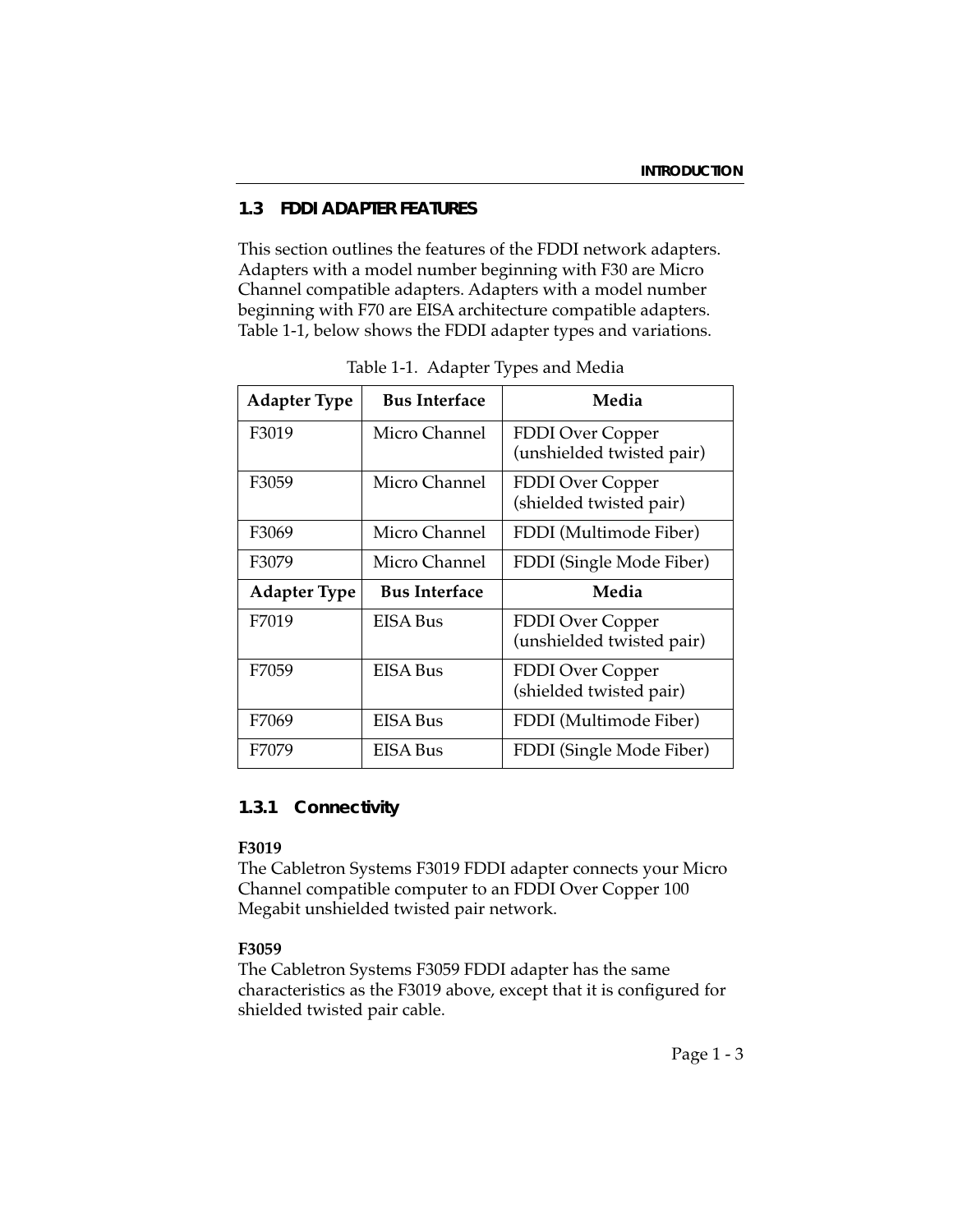#### **F7019**

The Cabletron Systems F7019 FDDI adapter connects your EISA Bus compatible computer to an FDDI Over Copper 100 Megabit unshielded twisted pair network.

#### **F7059**

The Cabletron Systems F7059 FDDI adapter has the same characteristics as the F7019 above, except that it is configured for shielded twisted pair cable.

#### **F3069**

The Cabletron Systems F3069 FDDI adapter connects your Micro Channel Bus compatible computer to an ANSI Standard X3T9.5 Fiber Distributed Data Interface network.

#### **F7069**

The Cabletron Systems F7069 FDDI adapter connects your EISA Bus compatible computer to an ANSI Standard X3T9.5 Multimode Fiber Distributed Data Interface network.

#### **F3079**

The Cabletron Systems F3079 FDDI adapter connects your Micro Channel compatible computer to an ANSI Standard Single Mode Fiber Distributed Data Interface network.

#### **F7079**

The Cabletron Systems F7079 FDDI adapter connects your EISA Bus compatible computer to an ANSI Standard Single Mode Fiber Distributed Data Interface network.

The F3069, F3079, F7069, and F7079 adapters use industry standard Type S dual fiber FDDI connectors.

The F3019 , F3059, F7019, and F7059 FDDI Over Copper adapters use the industry standard RJ-45 connectors (for unshielded and shielded twisted pair wire). All of the adapters can be configured as Single Attached Stations (SAS), or Dual Attach Stations (DAS), as defined in the ANSI X3T9.5 specification.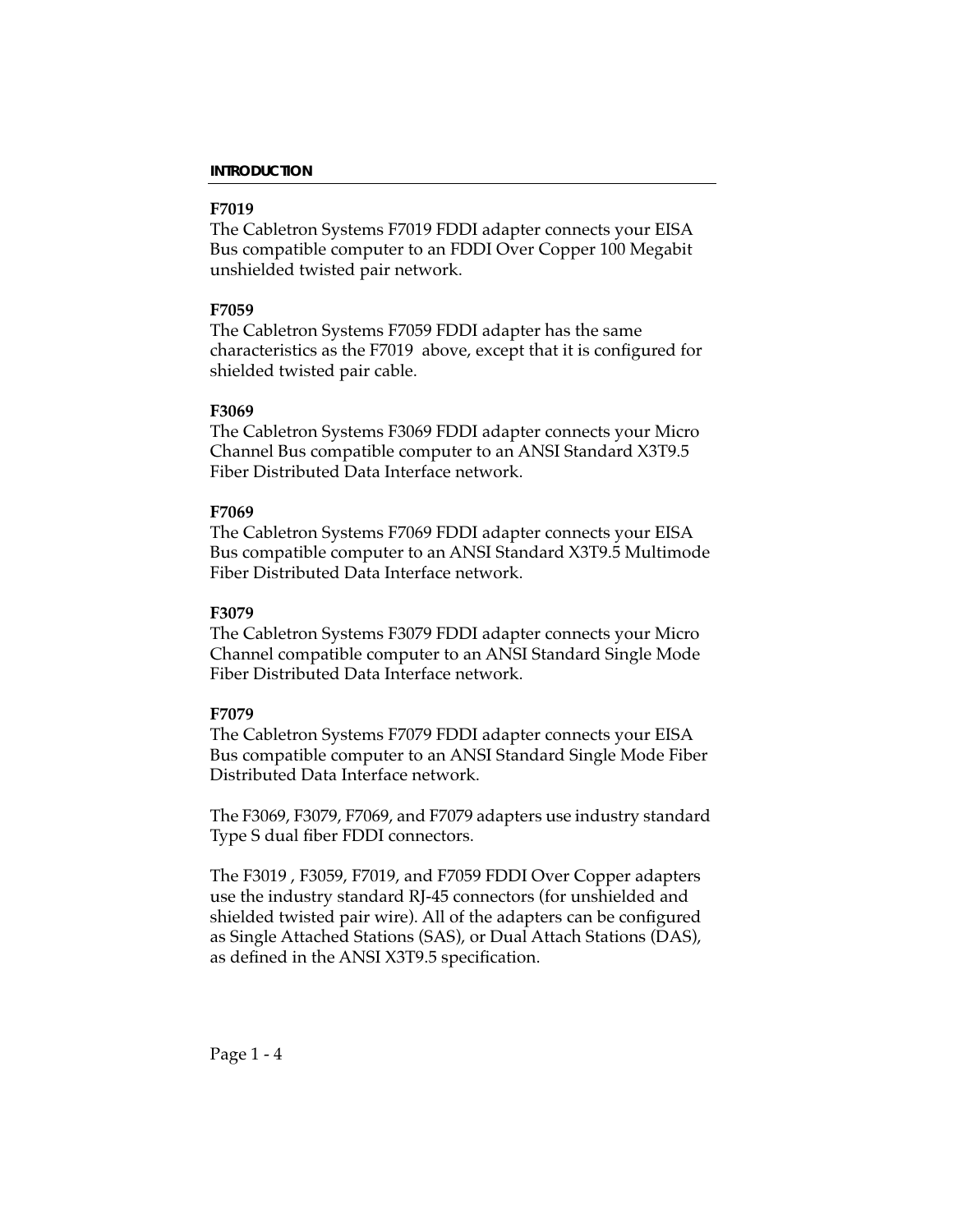#### **1.3.2 Software**

Software drivers for various operating systems are supplied by Cabletron on floppy diskette media. The drivers support industry standard ANSI X3T9.5 FDDI Protocol. The **Network Software Installation Guide**, which accompanies the Cabletron software diskette, explains how to run diagnostics, and load and configure the various network drivers supplied by Cabletron.

#### **1.3.3 Statistics**

Statistics can be gathered for the network adapter either from the computer the adapter is installed in, or from another workstation utilizing Cabletron Systems' Remote LANVIEW® for Windows, Remote LANVIEW for SunNet Manager®, or SPECTRUM®.

Through this software, you can gather statistics on the adapter's activity on the FDDI network. For further information on gathering network adapter statistics from another workstation, refer to the appropriate network management manual.

#### **1.3.4 LANVIEW® LEDs**

The FDDI network adapters incorporate Cabletron's LANVIEW® LEDs. LANVIEW LEDs indicate receive and transmit data, show the status of the FDDI link, and indicate adapter error conditions.

The LEDs help you diagnose problems, such as a failure to establish a link between the adapter and an active FDDI device at the other end of the network segment.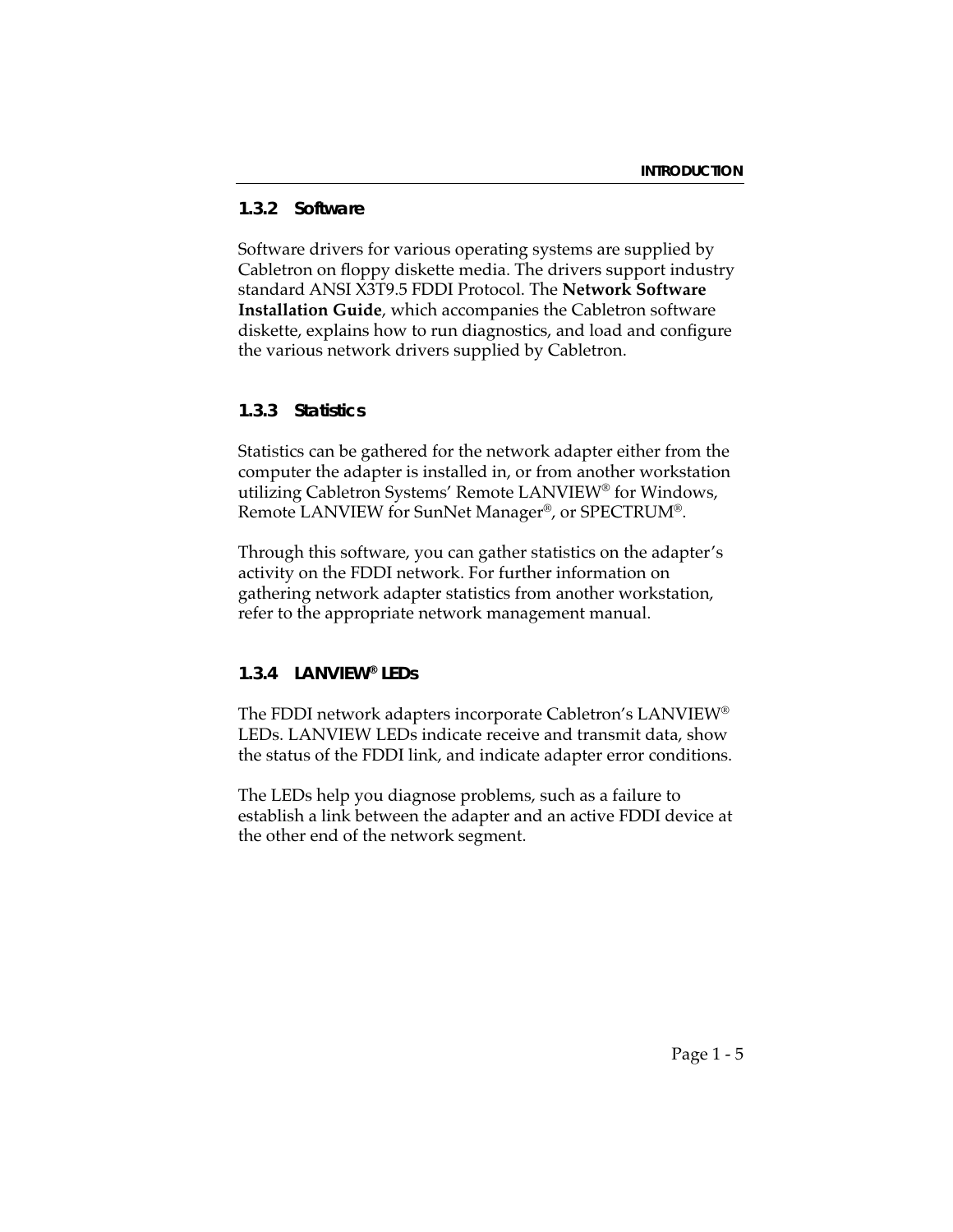# **1.3.5 Technical Specifications**

| System Interface      | (All F30xx Models) Fully compatible<br>with all computers that support 32-bit<br>MicroChannel Bus architecture.                      |
|-----------------------|--------------------------------------------------------------------------------------------------------------------------------------|
|                       | (All F70xx Models) Fully compatible<br>with all computers that support the<br>EISA (Extended Industry Standard<br>Architecture) Bus. |
| <b>FDDI Hardware</b>  | Motorola FDDI Chipset.                                                                                                               |
| Data Transfer         | 32-bit bus master, supports burst<br>mode transfers on compatible<br>machines.                                                       |
| <b>Buffer Memory</b>  | One megabyte.                                                                                                                        |
| <b>LED</b> Indicators | Processor LED (Red) - flash rate<br>indicates processor status                                                                       |
|                       | 1 flash/sec for 30 sec - Processor OK<br>steady red - Adapter Failure                                                                |
|                       | Transmit (Green) FDDI Output                                                                                                         |
|                       | Receive (Yellow) FDDI Input                                                                                                          |
|                       | Link Status (Bicolor LED)                                                                                                            |
|                       | Red - No Connection<br>Green - Link Valid<br>Unlit - Signal Detect, No Link                                                          |
| Diagnostics           | Power-on diagnostics provide<br>functional tests of adapter hardware at<br>power up. Status reported by LEDs<br>described above.     |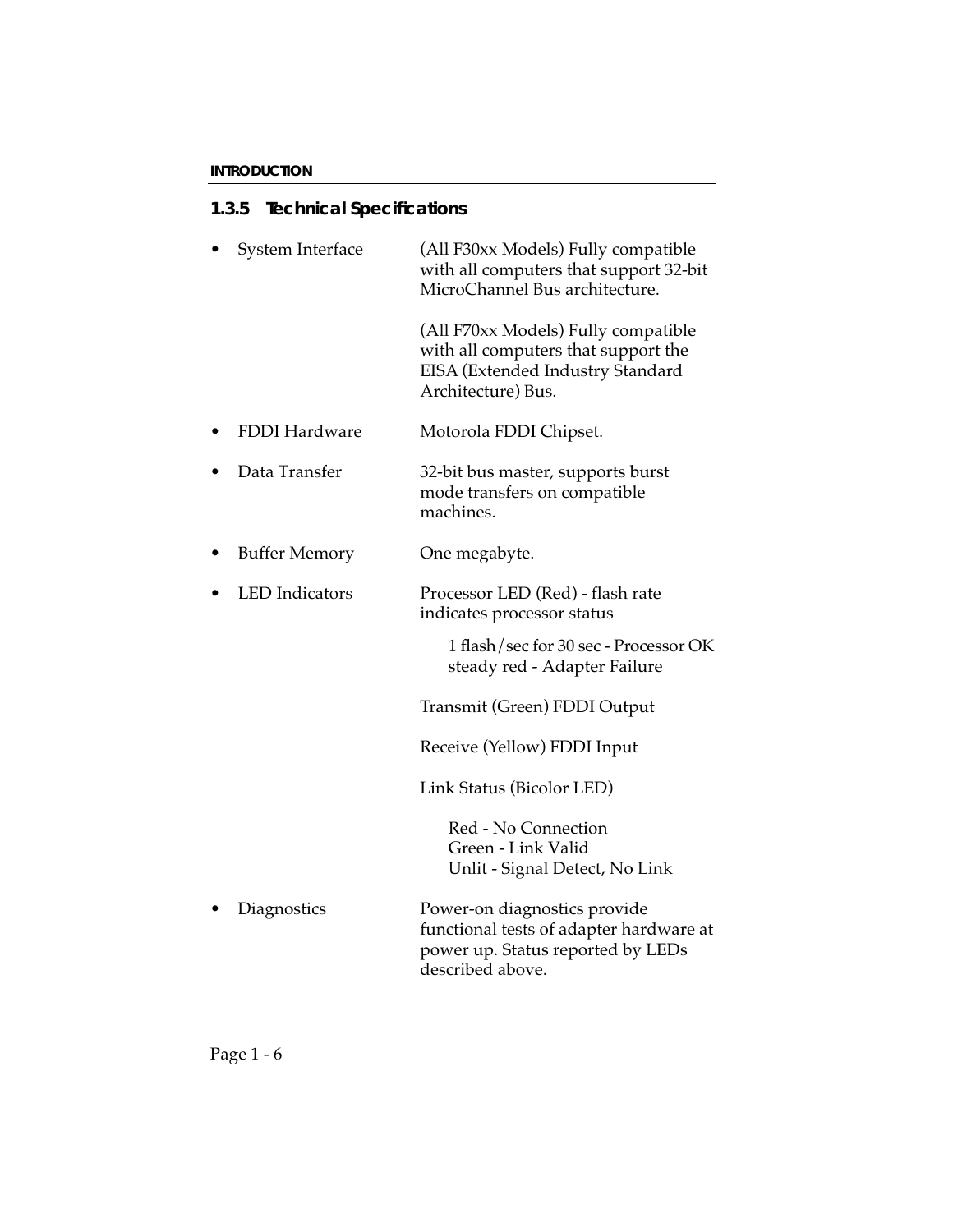| <b>Station Mgmt</b> | On-board RAM memory is downloaded<br>with new version of SMT microcode when<br>driver loads.                                                                                                                                                  |
|---------------------|-----------------------------------------------------------------------------------------------------------------------------------------------------------------------------------------------------------------------------------------------|
| Processor           | Motorola 68ec020 CPU.                                                                                                                                                                                                                         |
| Cable Length        | (Multimode Fiber) 2km (1.2 miles) between<br>stations using $62.5/125 \,\mu m$ graded index<br>fiber cable.                                                                                                                                   |
|                     | (Single Mode Fiber) 40km (24 miles)<br>between stations using $8.7 \,\mathrm{\upmu m}/125 \,\mathrm{\upmu m}$<br>graded index fiber cable.                                                                                                    |
|                     | (FDDI Over Copper) 100 meters using<br>shielded or unshielded twisted pair cable.                                                                                                                                                             |
| Netwk Interface     | Multimode -, Single Mode - Fiber, Type S,<br>FDDI Media Interface Connector.<br>Connectors are keyed for Single Attached<br>Station. Dual Attach Station (Dual Homing<br>configuration) implemented through a<br>"daughter board" connection. |
|                     | FDDI Over Copper - uses industry standard<br>RJ-45 twisted pair connectors. The Dual<br>Attach Station (Dual Homing configuration)<br>is implemented through the use of a<br>"daughter board."                                                |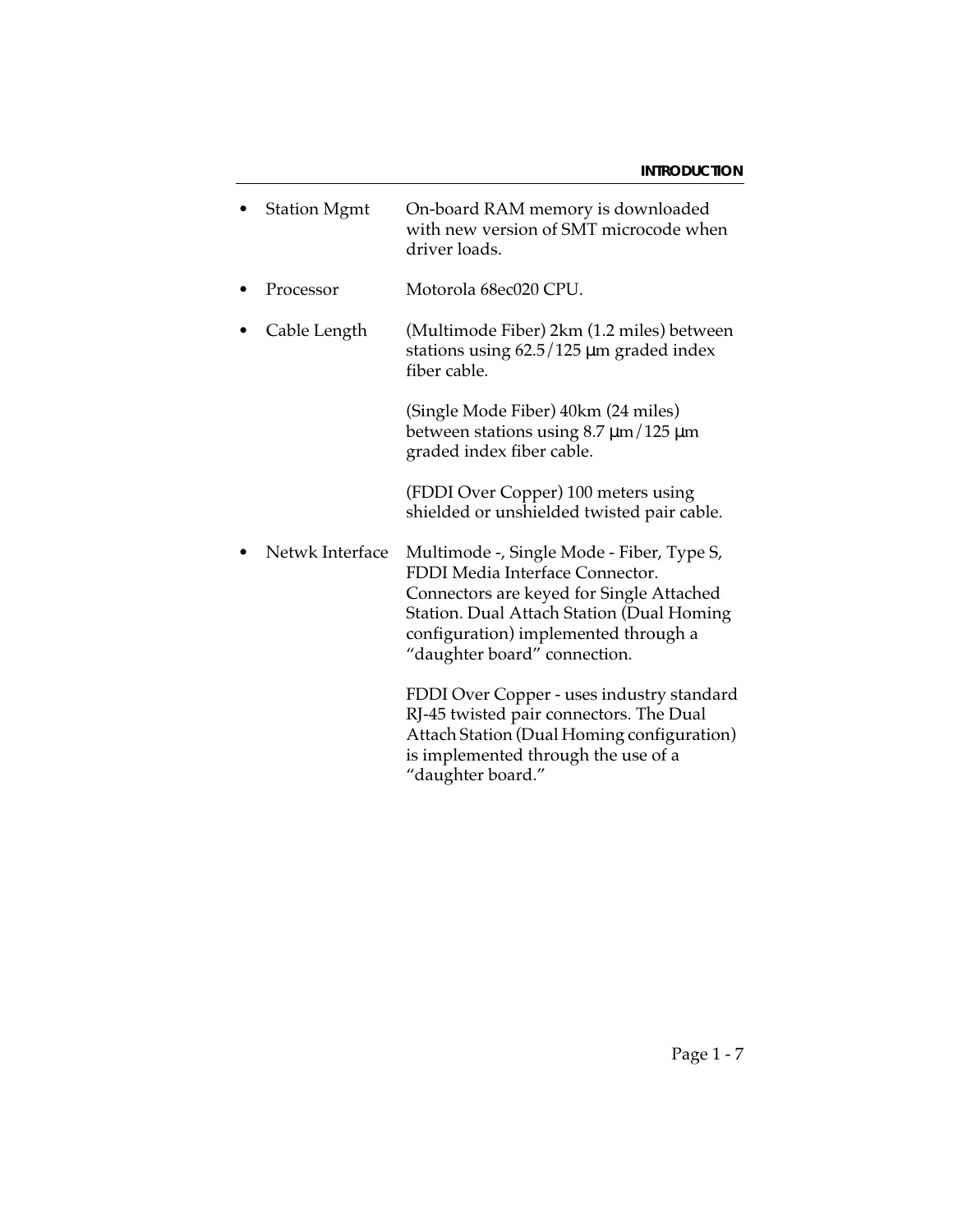## **1.4 TECHNOLOGY OVERVIEW**

### **1.4.1 100 Megabit/Second FDDI Over Copper**

The migration of FDDI fiber optic technology to twisted pair copper wire began with the desire to utilize inexpensive, and previously installed twisted pair cable as a replacement for more expensive vendor-specific media.

There are many benefits to be gained from operating FDDI technology on twisted pair cable: increased bandwidth, elimination of rewiring costs, reduced cost of new installations, and simpler and less expensive transceivers.

In pursuit of these goals, Cabletron Systems is participating in the standards process with the American National Standards Institute (ANSI), creating a draft standard for the transmission of 100 Mb/s FDDI data over twisted pair copper wire. The new standards, Twisted Pair - Physical Media Dependent (**TP-PMD**) and Shielded Twisted Pair - Physical Media Dependent (**STP-PMD**) define the minimum performance requirements for both shielded and unshielded twisted pair cable. The guidelines for the new standard are set forth below:

- Transmit distance of 100 meters for both UTP and STP cable.
- The same Bit Error Rate as FDDI over fiber cable  $(2 \times 10^{-1})$ .
- FCC Class A (commercial) certification.
- European EN55022 Class A (commercial) certification.
- UTP Category 5 cable (as specified in EIA/TIA TSB-36).
- STP Type 1, individually and overall shielded, 150 ohm cable.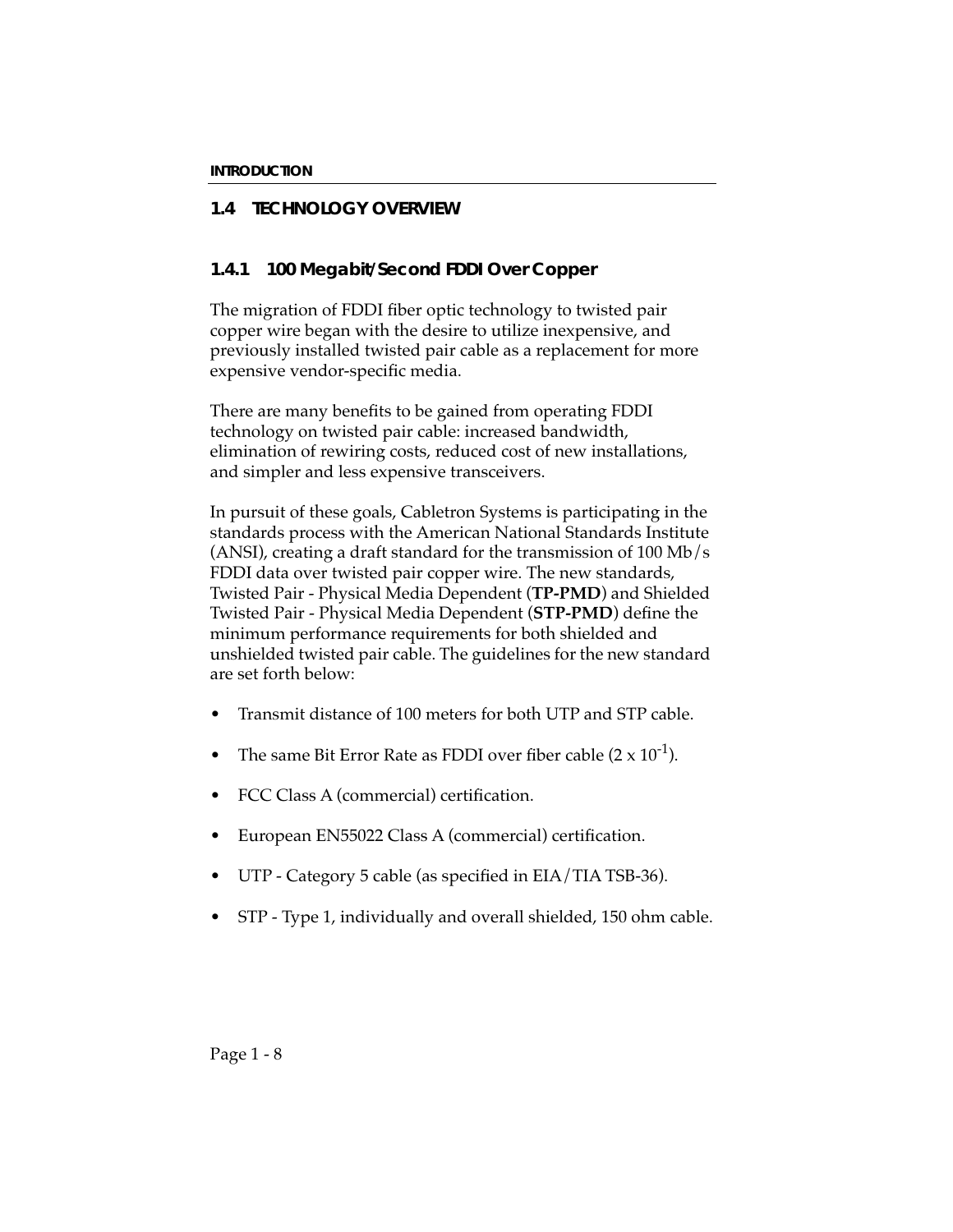Some vendors are manufacturing STP-only products based on an earlier proposal rejected by ANSI (the "Green Book Proposal").

These products are proprietary and non-standard, and ANSI does not recognize or support them.

The ANSI EIA/TIA 586 document was completed in 1991 and laid the foundation for cable plants supporting data rates of 100 Megabits per second. This document specifies that MultiMode fiber be installed for vertical riser applications and horizontal distances greater than 100 meters.

Category 5 UTP cable is specified for desktop wiring distances up to 100 meters and data rates up to 100 Mb/s. Two Technical System Bulletins (TSB) were issued by EIA/TIA after ANSI EIA/TIA 586. TSB-36 classifies UTP cables into categories 3, 4, and 5, and provides characteristic and performance values at particular data rates. TS8-40 classifies connector hardware (punch-down blocks, patch panels, wall jacks, etc.) into categories 3, 4, and 5, and also provides characteristic and performance values at particular data rates.

Anyone considering installing a new cable plant should consult all three documents. They are available through your local EIA publications office - call (202) 457-4963.

Cabletron Systems is committed to delivering FDDI products in strict conformance with the ANSI standards and Cabletron's Integrated Network Architecture (INA).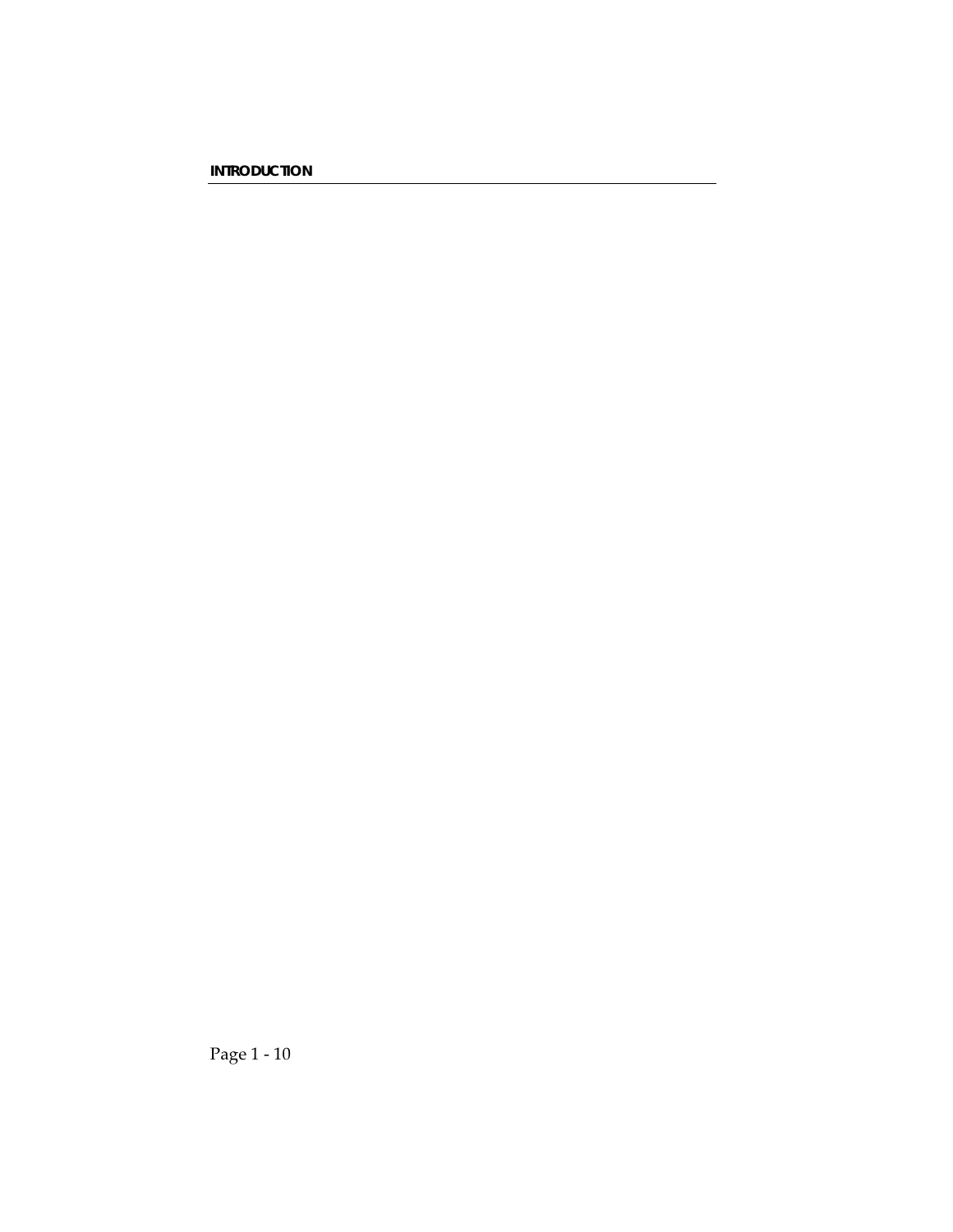# **CHAPTER 2**

# **INSTALLING THE ADAPTERS**

This chapter contains instructions for preparing and installing your Cabletron Systems FDDI network adapter into your computer. The next chapter, **Network Connections**, provides instructions for connecting the adapters to an FDDI network.

#### **2.1 HARDWARE REQUIREMENTS**

The F30XX family of FDDI network adapters is designed for any computer that supports IBM 32-bit Micro Channel (MCA) Bus architecture. The F70XX family of FDDI network adapters is designed for any computer that supports the Extended Industry Standard (EISA) Bus Architecture.

Installation of the Cabletron FDDI network adapters is simple and straightforward. The network adapters are software configurable; they have no jumpers or switches.

### **2.2 UNPACKING THE ADAPTERS**

The FDDI network adapter and software are shipped separately. The hardware package should contain one box with an FDDI network adapter and this manual. The shrink-wrapped software package contains a **Network Software Installation Guide**, the software diskette, and the license agreement.

To unpack the adapter and the software, carefully remove the adapter from the box. Leave the adapter in the conductive pouch until you are ready to install it. Open the shrink-wrapped package when you are ready to install the software. Be sure to read the licensing agreement included in the shrink-wrapped package. Contact Cabletron Systems Technical Support immediately if any discrepancy in materials exists.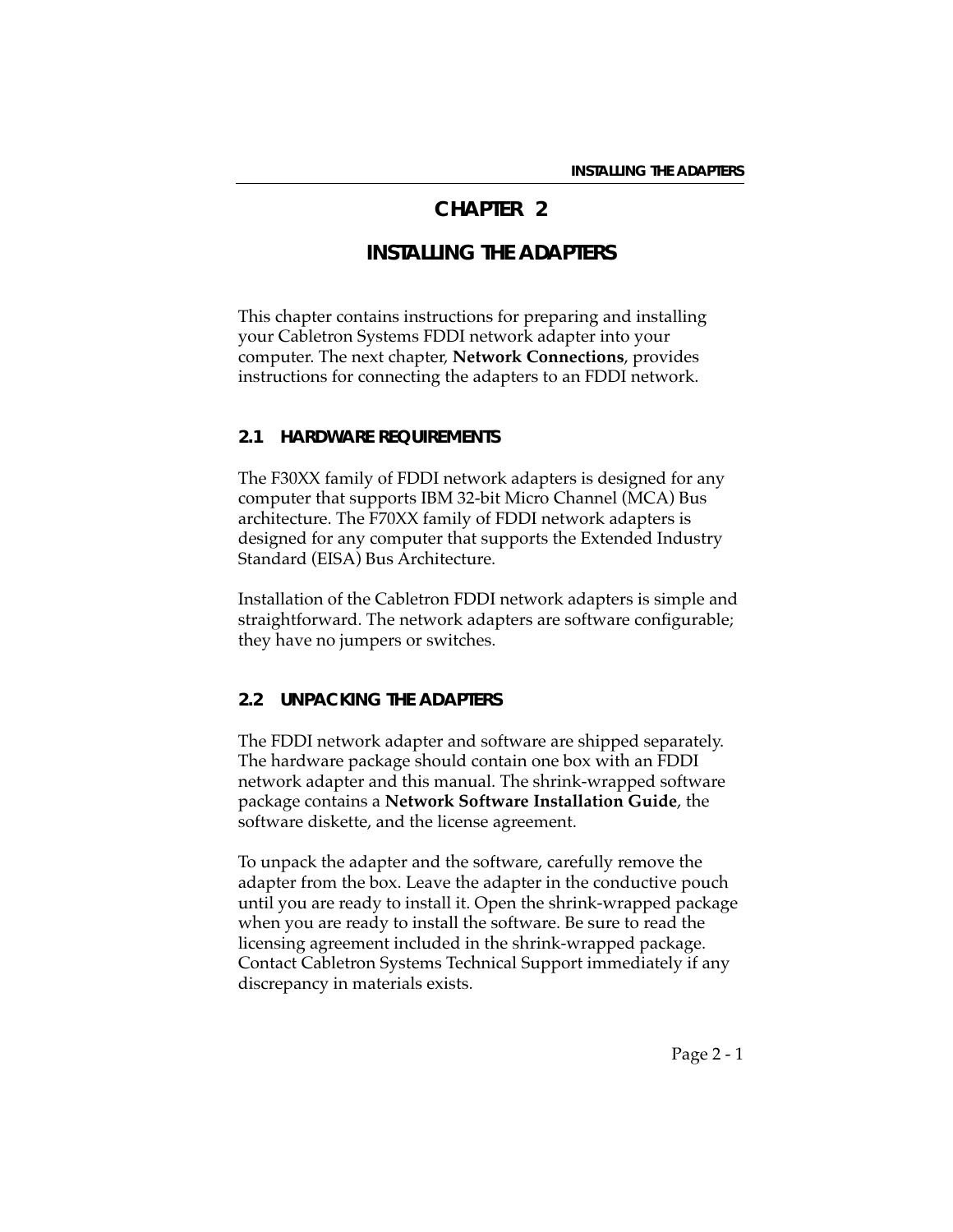## **2.3 PREPARING THE ADAPTERS**

The FDDI network adapters do not have any jumpers or switches to set. Each type of FDDI adapter is shipped with its own unique configuration file that is used by either the Micro Channel or EISA system configuration programs to set the card's parameters for communication between the computer and the FDDI network.



*The network adapters are sensitive to static discharges. Hold the adapter by the top of the metal bracket and the opposite top corner. Avoid contact with the computer bus edge connector or any of the adapter's components. Failure to observe all static discharge precautions could result in damage to the adapter.*

## **2.4 INSTALLING THE ADAPTERS**

The following sections contain brief installation procedures. Refer to the user's manual that came with your computer for more detailed information on installing adapters in Micro Channel and EISA Bus architectures.



Figure 2-1. Nomenclature, F30XX and F70XX Model Adapters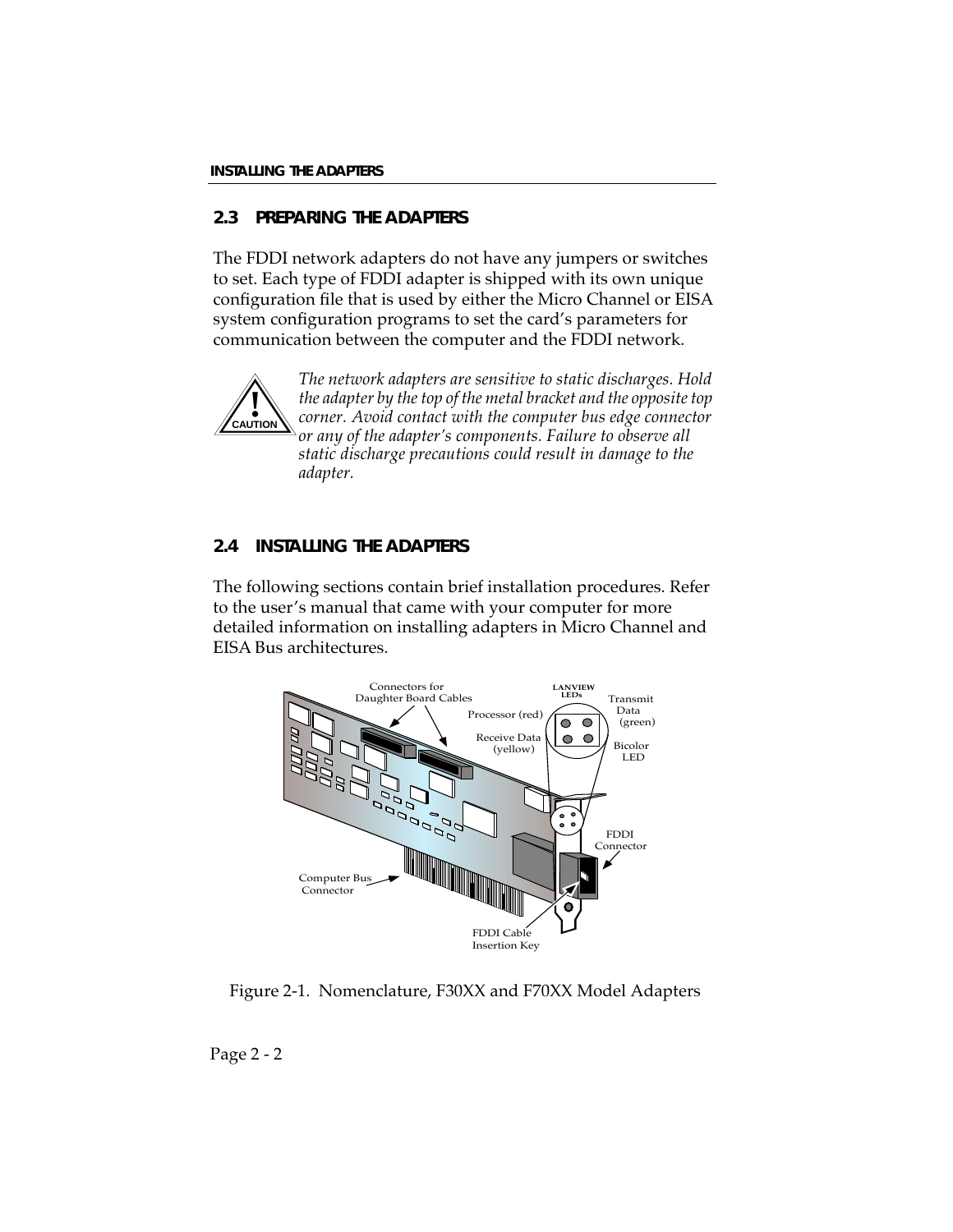The F30XX and F70XX models are a family of FDDI adapters that are identical in all respects (see Figure 2-1, Nomenclature, F30XX and F70XX Model Adapters) except for the computer bus interface and the computer configuration procedures.

#### **2.4.1 Installing the F30XX Model Adapters**

To install an F30XX model FDDI adapter in your computer follow these instructions:

- Turn off the power to the PC and peripherals and disconnect all power cords and cables.
- Remove the computer cover and select the slot your adapter will be installed in. The F30XX adapter can occupy any unused Micro Channel style 32-bit expansion slot.
- If you have not already done so, remove the adapter from its protective pouch, and visually inspect it.



Figure 2-2. Backplate Detail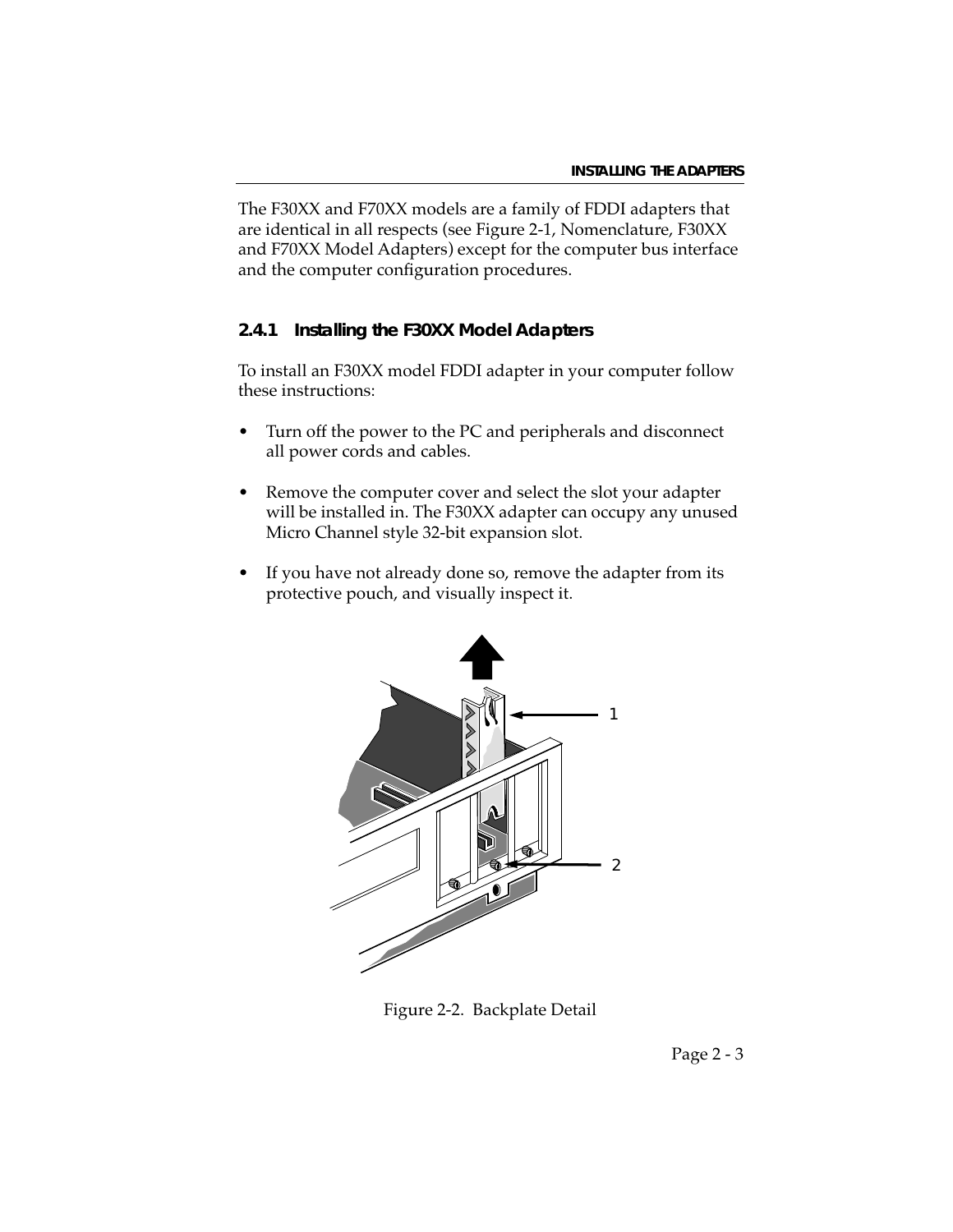• Remove the protective backplate (1) from the selected slot, as shown in Figure 2-2. Loosen the thumbscrew (2) holding the backplate (1) in place over the selected slot, and slide the backplate out of the slot.



Figure 2-3. Installing the F3069 Adapter

- Orient the adapter (2, Figure 2-3) so the computer bus edge connector (3) is pointed down, and the FDDI port faces out the back of the computer as shown.
- Align the adapter so the computer bus edge connector is lined up with the expansion slot (4, Figure 2-3).
- Slide the adapter into the guide slots and firmly press, but do not force, the adapter into the expansion slot. In most Micro Channel machines, the plastic clips on the F30XX Micro Channel adapter (1, 5, Figure 2-3) will snap into place as the adapter is inserted into the expansion slot.
- Tighten the thumbscrew on the rear panel bracket of the computer. Replace the computer cover, reconnect all cables, and power up the computer.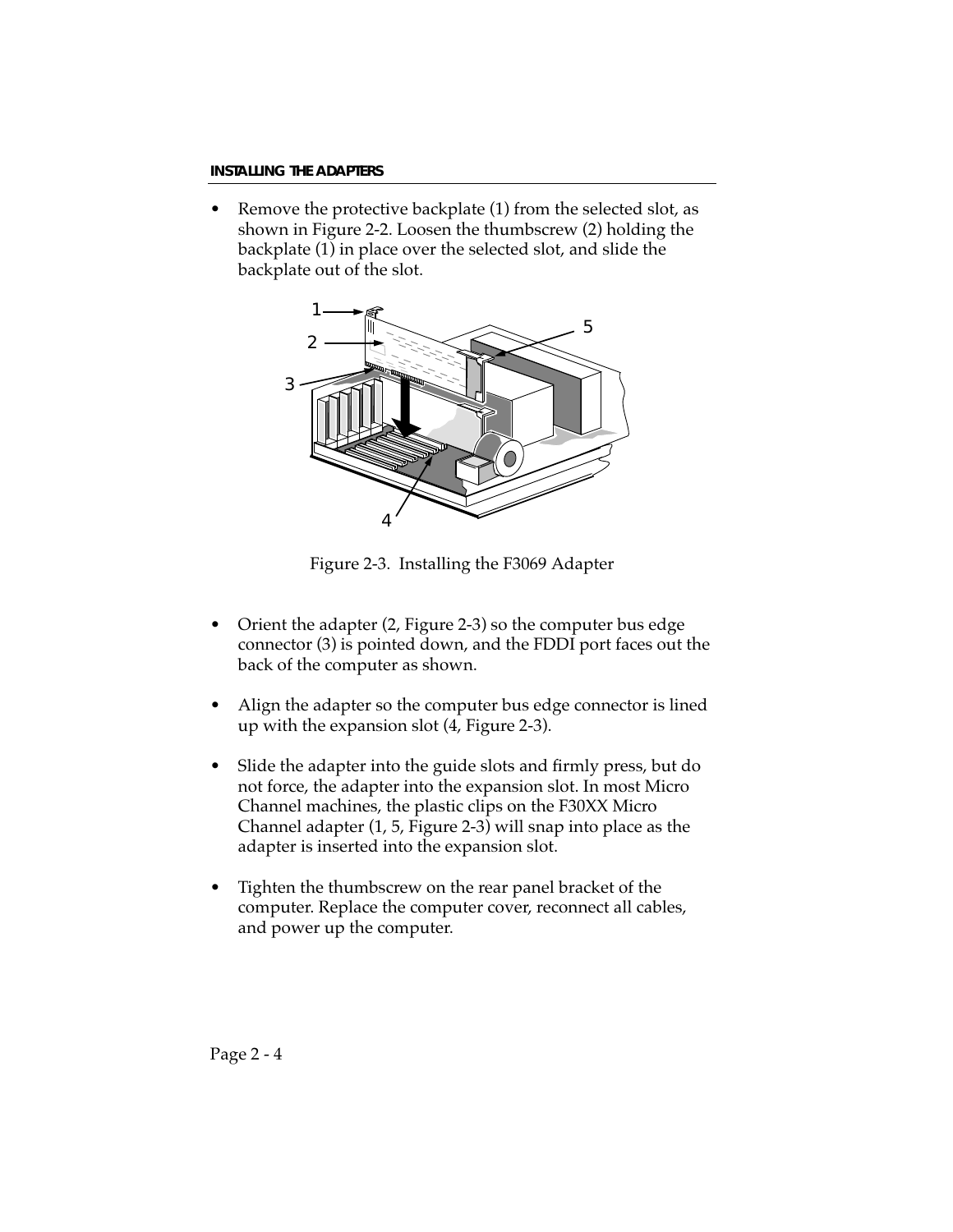## **2.4.2 Copying the ADF File**

After you have installed an F30XX model adapter into your Micro Channel computer, you must copy the Cabletron Adapter Description File (ADF) onto a backup copy of the Micro Channel computer's Reference Diskette. The ADF file is supplied with your Cabletron software.

The ADF file provides Programmable Option Select Parameters for the System Configuration Utility used in Micro Channel machines. If necessary, you can change the adapter parameters during this procedure.

*IMPORTANT: Be sure to use a backup copy of the Reference Diskette when you perform the following procedure.* 

To configure the ADF:

- Copy the ADF file @0070.ADF from the Cabletron software diskette to the IBM Reference Diskette copy.
- Follow the instructions in your computer user's manual to access the system Setup utility. In your system Setup Menu, find the entry that lets you update the system configuration files.
- When asked, insert the IBM Reference Diskette copy.
- Answer **YES** to: **Automatically configure the system?** After configuration is complete, exit the configuration utility and reboot the computer.
- After power up, the computer should recognize the F30XX adapter; the heartbeat pulse of one flash per second should be visible (**for a period of thirty seconds**) on the Processor LED (see Section 2.5, LANVIEW LEDs).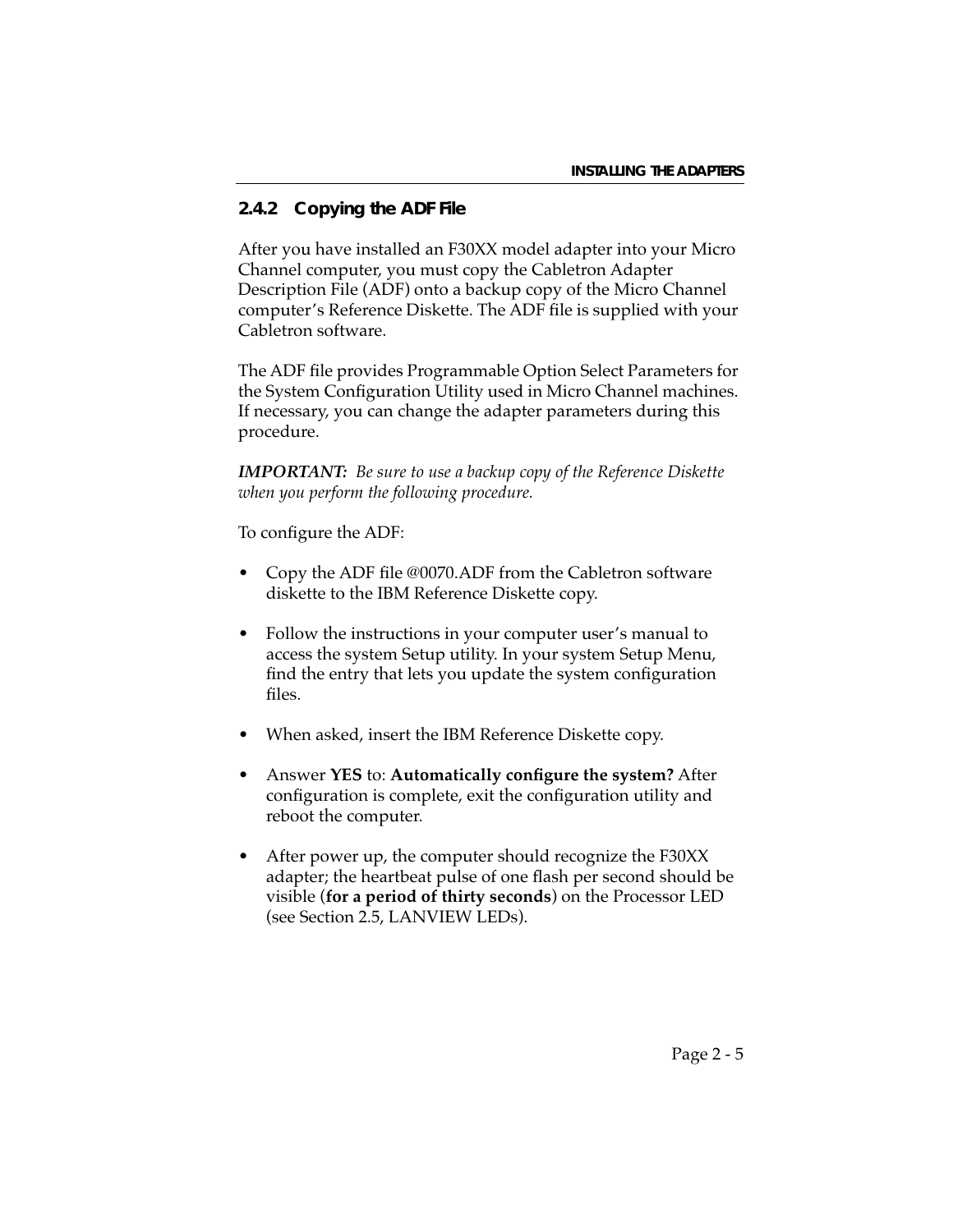## **2.4.3 Installing the F70XX Model Adapters**

The F30XX and F70XX models are a family of FDDI adapters that are identical in all respects (see Figure 2-1, Nomenclature, F30XX and F70XX Model Adapters) except the computer bus interface, and the computer configuration procedure.

*IMPORTANT: Some EISA Bus compatible computers do not support Bus Master adapters in all slots. To determine where an available Bus Master slot is located (before you install an F70XX model FDDI adapter), run the EISA configuration program that came with your computer; it will indicate the location of available Bus Master slots.*

To install the F70XX model FDDI adapter in your computer, use the procedure that follows:

- From the Cabletron software diskette, copy the EISA configuration file **!CSI06090.CFG** onto a copy of your system configuration diskette.
- Using your computer's EISA configuration program, follow the instructions in your computer user's manual for installing a new adapter.
- When prompted, select the Bus Master slot that you wish to install the adapter in. Follow the instructions in your computer user's manual for configuring the adapter's parameters (interrupt level, and Boot PROM size and Base Address, if applicable).

### *IMPORTANT: Be sure to Save the Settings after configuration.*

- Exit the configuration utility. When you are asked to do so by the configuration utility, power down the computer.
- Remove the configuration diskette. Following instructions in your computer user's manual, install the F70XX adapter in the Bus Master slot you selected.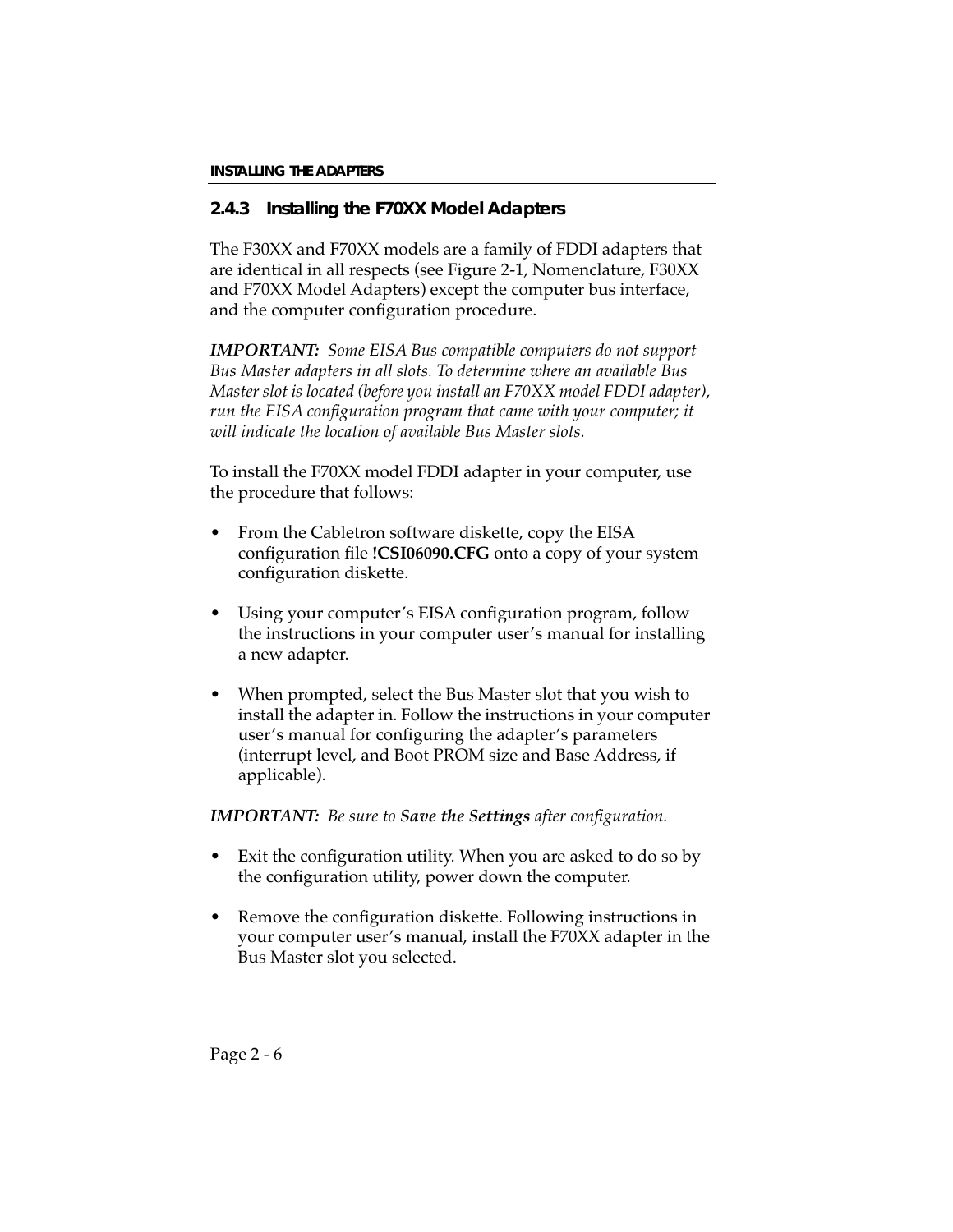• Power up the computer. The computer should recognize the F70XX adapter at this time; the heartbeat pulse of one flash per second should be visible (**for a period of thirty seconds**) on the Processor LED. (See Section 2.5, LANVIEW LEDs, which follows.)

### **2.5 LANVIEW LEDS**

The FDDI network adapters incorporate Cabletron Systems' builtin LANVIEW® visual diagnostic and status monitoring LEDs. The LANVIEW LEDs (shown in Figure 2-4) are more effective than a network monitor, because network troubleshooting personnel can quickly scan the LEDs to diagnose network problems and determine which network segment is faulty.



Figure 2-4. LANVIEW LEDs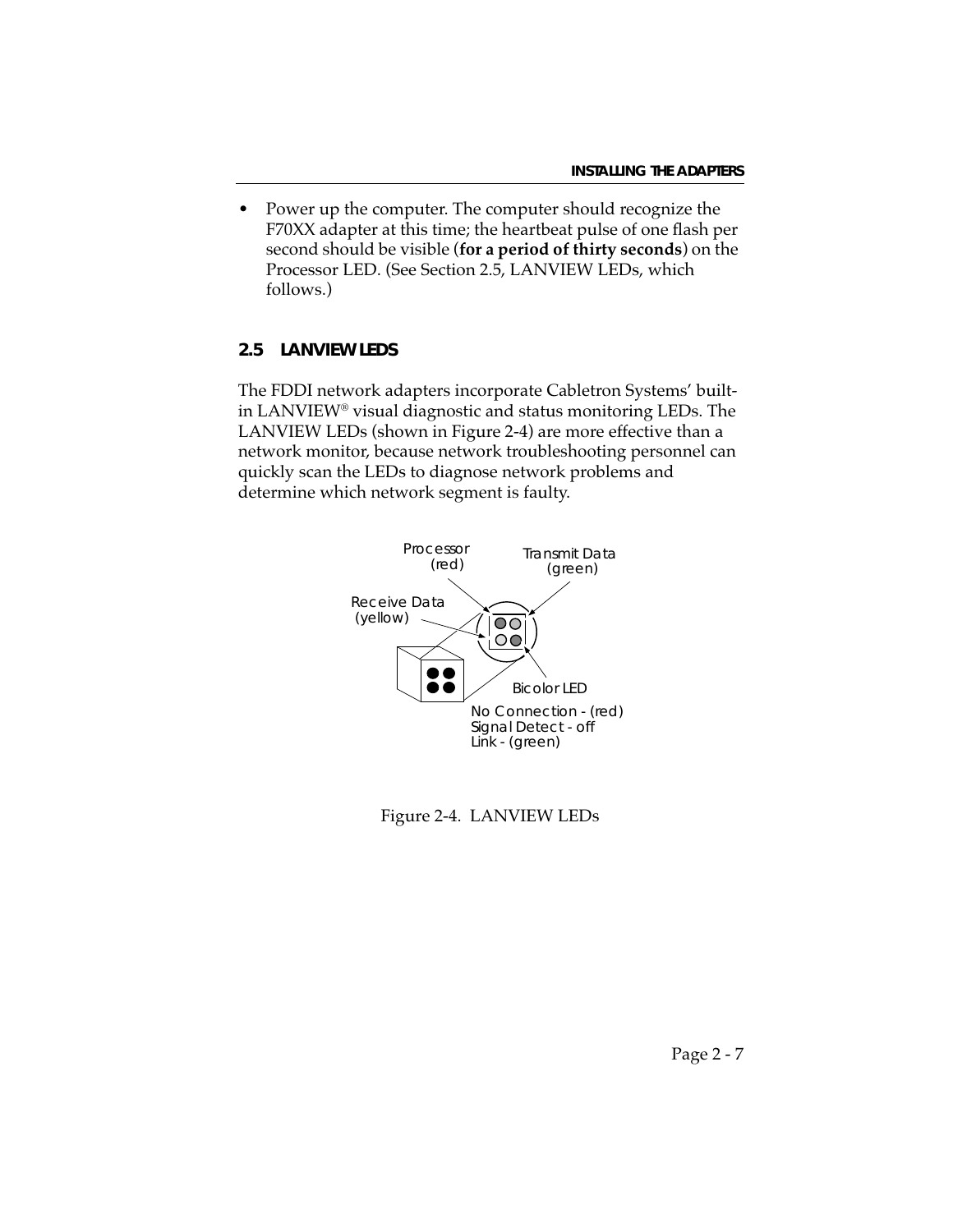## **2.5.1 Using LANVIEW LEDs**

The FDDI network adapters employ four LANVIEW LEDs. The functions of these LEDs are explained below:

#### **Processor LED (red)**

The F30XX and F70XX model FDDI adapters use an on-board Motorola 68ec020 CPU. The Processor LED flashes at different rates to indicate on-board processor conditions.

- When the Processor LED flashes at a rate of one flash per second (the "heartbeat") it indicates that the processor is functioning normally. **Note that the heartbeat is not continuous - the heartbeat will only be displayed for a period of thirty seconds after power up.**
- When the Processor LED is on continuously (not flashing), it indicates adapter failure. Reload the network driver to cause the SMT code to be updated. If the continuous indication persists, contact Cabletron Technical Support.

### **Receive Data (yellow)**

The Receive Data LED illuminates to indicate that packets are being received from the FDDI network.

#### **Transmit Data (green)**

The Transmit Data LED illuminates when packets are being transmitted by the FDDI adapter onto the FDDI network.

### **Bicolor LED**

This LED indicates one of three possible FDDI link conditions.

- Illuminates in red to indicate **No Connection** to the FDDI network. Check all connections to the FDDI link.
- Remains unlit to indicate **Signal Detect** (a signal is being received from the FDDI network, but the adapter is unable to establish a link with another FDDI device).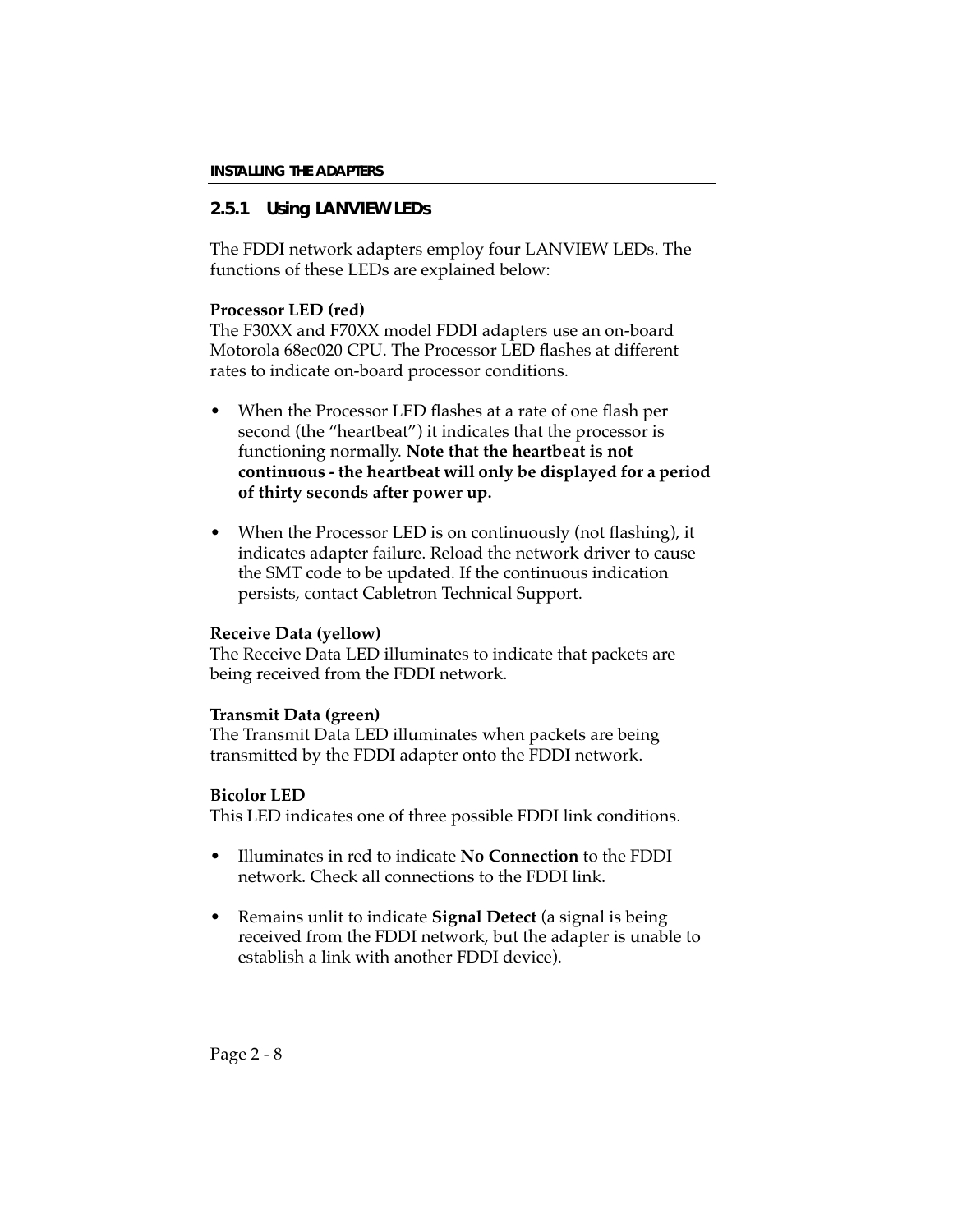If you are unable to establish a link with the FDDI network, try connecting this cable segment to a working FDDI station. Run the diagnostic Loopback test with a loopback connector to check the adapter.

• Illuminates in green to indicate that **Link** has been established with another FDDI device in the FDDI network.

### **2.6 LOADING NETWORK SOFTWARE**

You must install the proper network software in order to use your PC, with the FDDI adapter, to communicate on the FDDI network. Network operating system software drivers are supplied on the Cabletron software diskette(s) that accompanied the adapter.

The drivers are grouped in subdirectories that contain readme files to explain recent changes in procedure, etc. The **Network Software Installation Guide**, included with the Cabletron software diskette(s), contains detailed instructions for installing network drivers.

### **2.7 TROUBLESHOOTING CHECKLIST FOR ADAPTERS**

- Make sure the adapter is installed and properly seated in the computer's expansion slot.
- If the adapter does not initialize, verify that the bus slot is operational by swapping the adapter with an adapter that you know is functioning.
- The interrupt, or  $I/O$  address parameters could be conflicting with another adapter. Use a program like "Check It" or "PC Tools" to determine the settings in use by other adapters.
- Verify that the FDDI cable is correctly attached and terminated.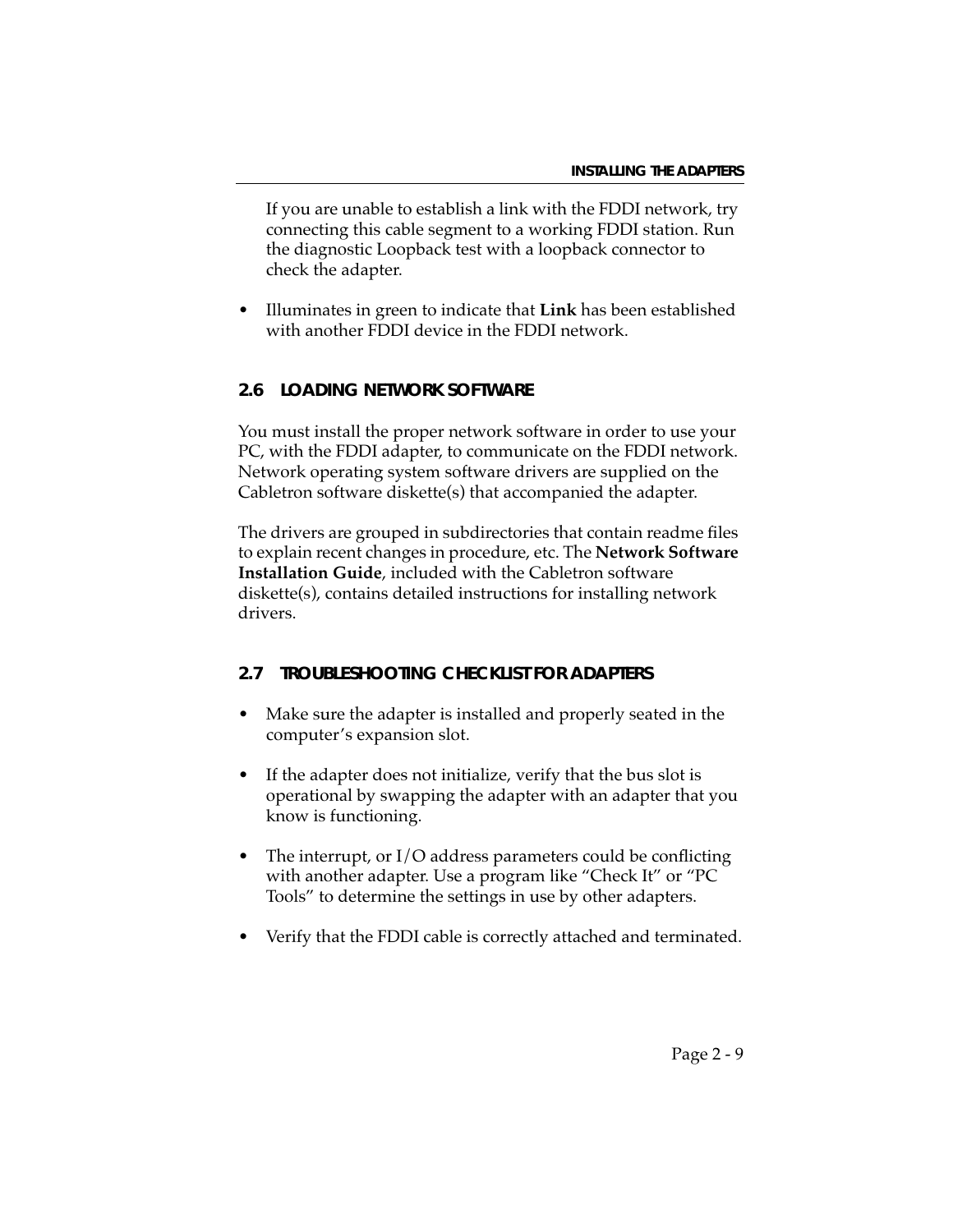• If a connection to a server or a host cannot be maintained, check the cable first with a test set. After verifying the cable, check the device that you are trying to communicate with. Verify that you can contact it, or that other clients can contact it.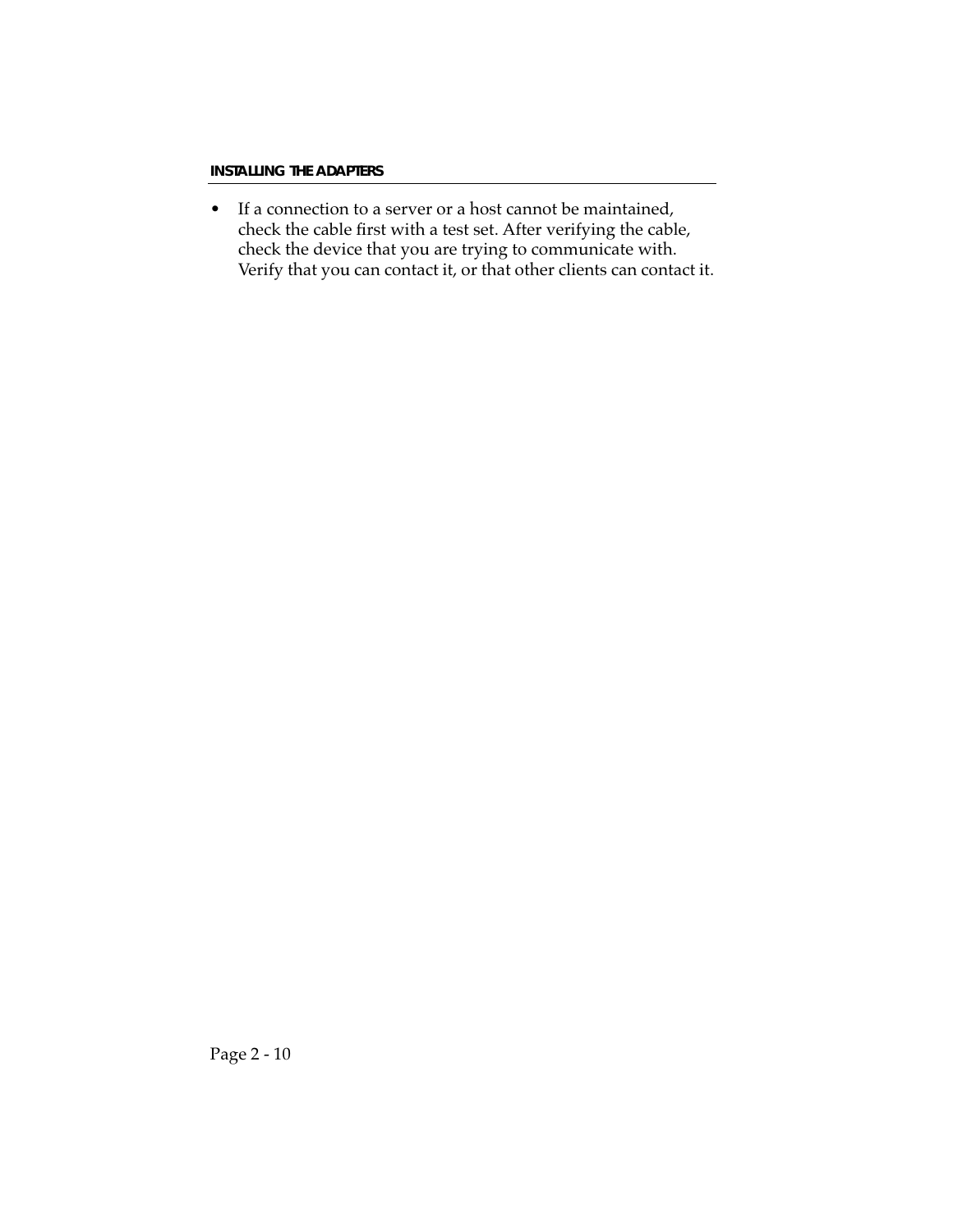## **CHAPTER 3**

# **NETWORK CONNECTIONS**

If you are not familiar with the characteristics of FDDI networks, you should review the hardware, network, and environmental requirements outlined in the ANSI X3T9.5 FDDI Network Specification. All conditions, guidelines, specifications and requirements included in the ANSI X3T9.5 specification must be met to ensure satisfactory performance of the FDDI adapter. Failure to follow these guidelines could also result in unsatisfactory network performance.

#### **3.1 OPTICAL FIBER CONNECTIONS**

The F30XX and F70XX FDDI adapters can be configured as a Single Attach Station (SAS), or a Dual Attach Station (DAS), as defined in the ANSI X3T9.5 specification. Dual Attach Station configuration is implemented by the use of a "daughter" board. Instructions for installing the daughter board are provided in this chapter.

The FDDI adapter connects to the FDDI ring via a type S FDDI connector located on the rear-facing bracket of the adapter. Remove the protective cover from the duplex shroud end of the FDDI cable segment. If the fibers need to be cleaned, use a fiber optic cleaning kit.

To connect the adapter to an optical fiber FDDI network segment, insert the duplex connector into the FDDI cable receptacle at the back of the adapter. Observe the slotted key in the center of the receptacle, and the matching key on the duplex connector (see Figure 3-1). Slide the duplex shroud into the receptacle until the latches on the sides of the shroud click into place.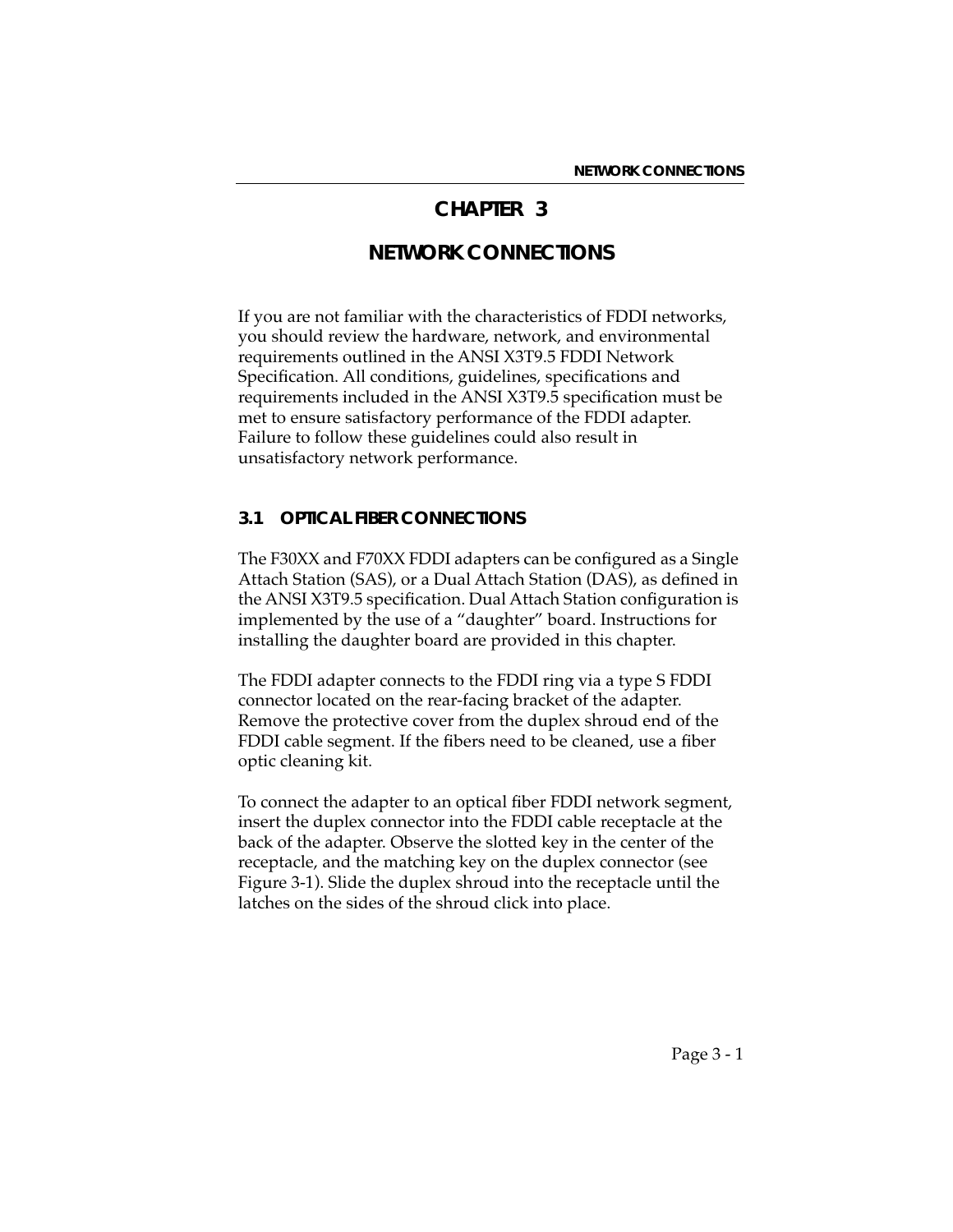

Figure 3-1. Connecting a Fiber Optic Cable

## **3.1.1 Twisted Pair FDDI Connections**

The RJ-45 pinout configuration for Unshielded Twisted Pair (UTP) and Shielded Twisted Pair (STP) Physical Layer Medium Dependent (PMD) ports is shown below.



Figure 3-2. RJ-45 TP-PMD Port Pinouts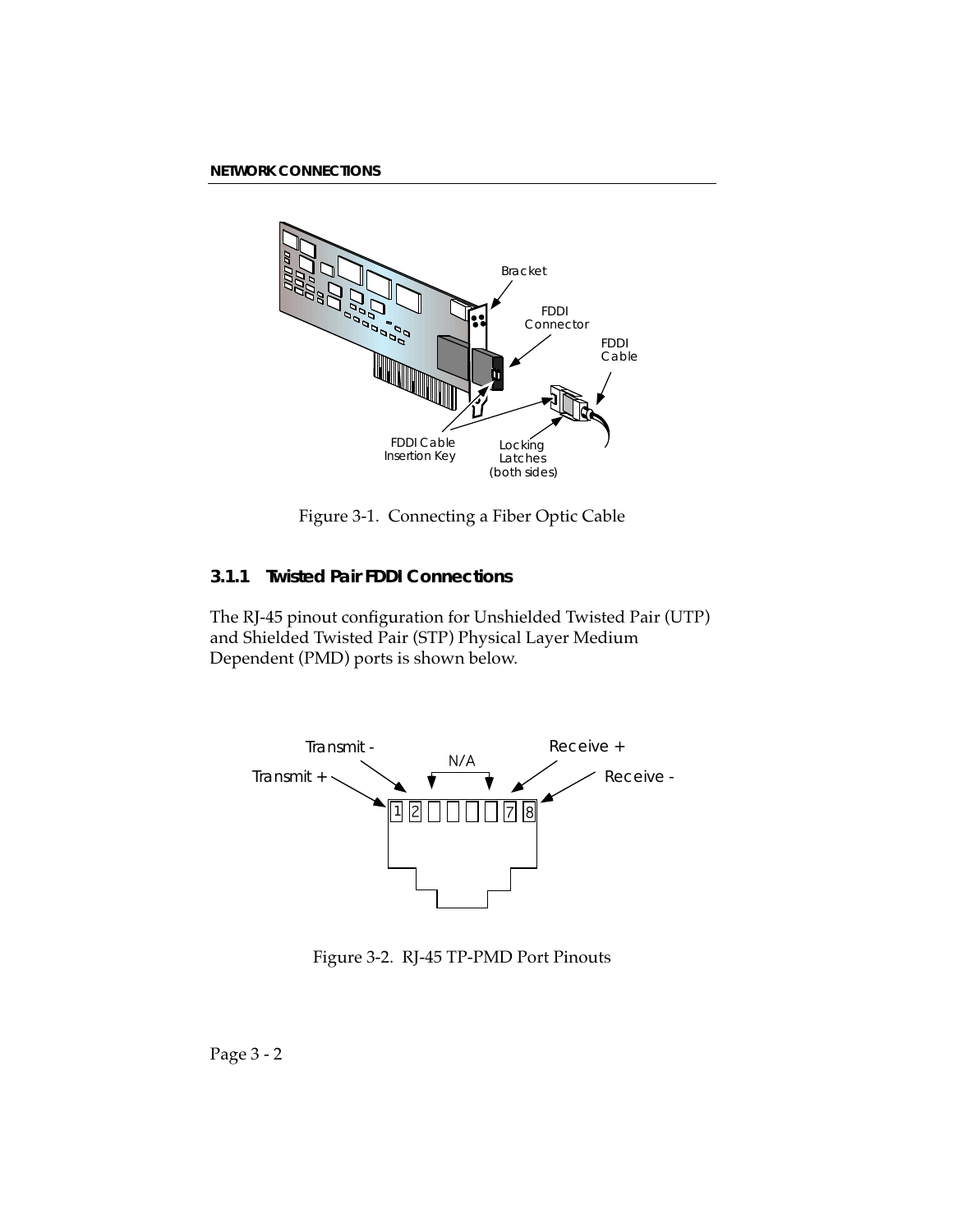| OTE<br>N |  |
|----------|--|
|          |  |
|          |  |

*When connecting two twisted pair ports together (e.g., an M type port on an FDCMIM-24 to an F7069 FDDI network adapter), a transmit and receive cross-over must occur between the two devices (i.e., within the cable).* 

### **3.2 CHECKING NETWORK CONNECTIONS**

Observe the condition of the LANVIEW LEDs on the FDDI adapter rear bracket before and after connecting the adapter to the FDDI network.

The **Bicolor** LED should illuminate green after the adapter is connected to the FDDI network, indicating that a link has been established between the adapter and another device on the FDDI network.

If the Bicolor LED does not illuminate, it indicates that an FDDI signal is being received but Link has not been established. If the bicolor LED illuminates in red, there is **NO Connection** to the FDDI network.

If you cannot establish a link to the FDDI network, recheck your FDDI cable connections, and observe the red **Processor** LED on the adapter. If this LED is illuminated continuously, there is a processor failure. Reload the network driver which will automatically download the SMT management microcode. If this condition persists, call Cabletron Technical Support.

### **3.2.1 Network Requirements/Specifications**

When connecting segments to the adapter, the network requirements outlined in the ANSI X3T9.5 specification must be met. Failure to follow these guidelines can result in degradation of network performance.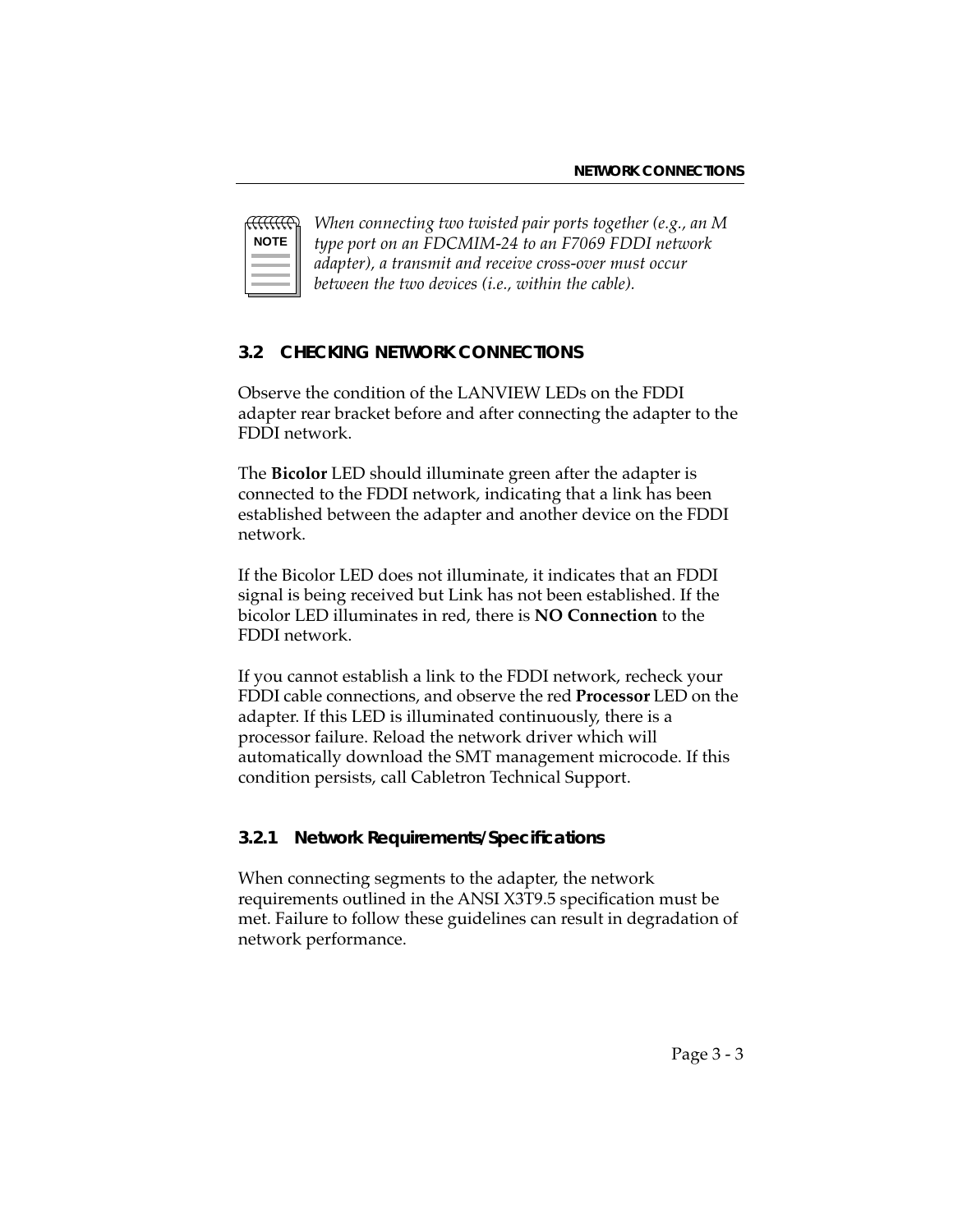## **3.2.2 FDDI Station Configurations**

The following terminology is explained in more detail in ANSI X3T9.5. There are four valid FDDI station configurations:

- **SAS** Single Attach Station
- **DAS** Dual Attach Station
- **DAC**  Dual Attach Concentrator
- **SAC** Single Attach Concentrator

FDDI devices are physically attached to the ring using fixed shroud duplex (FSD) media interface connectors. Four connectors are defined in the X3T9.5 FDDI Standard Physical Layer, (the PMD, Physical Media Dependent, standard). They provide proper alignment of the trunk fibers for each of the valid configurations.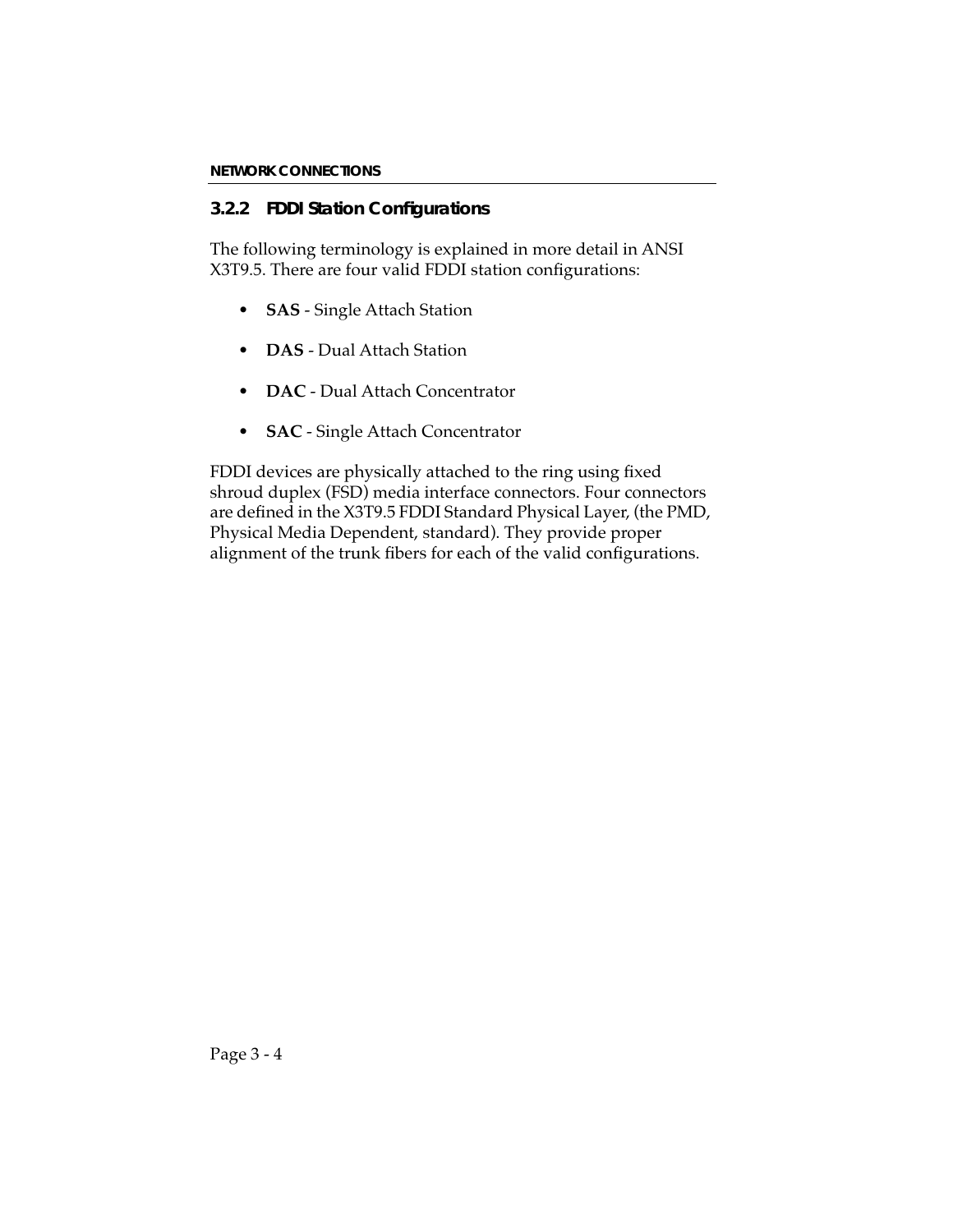

Figure 3-3. FDDI Connector Types

Types A, B, and M are precision connectors, mechanically keyed to assure proper connections to Primary-In and Primary-Out fibers. Types A and B provide dual attachment to the primary and secondary data paths of the main ring. Type M is used for single attachment stations, at the workstation end of the SAS lobe.

The type S connector has a wide, centrally located keyway and is considered a non-precision connector for use at the station end of an SAS lobe cable. Figure 3-3, FDDI Connector Types, shows the configurations of the four types of media interface connectors.

For a more detailed description of FDDI network characteristics and configurations, please read the ANSI X3T9.5 specification.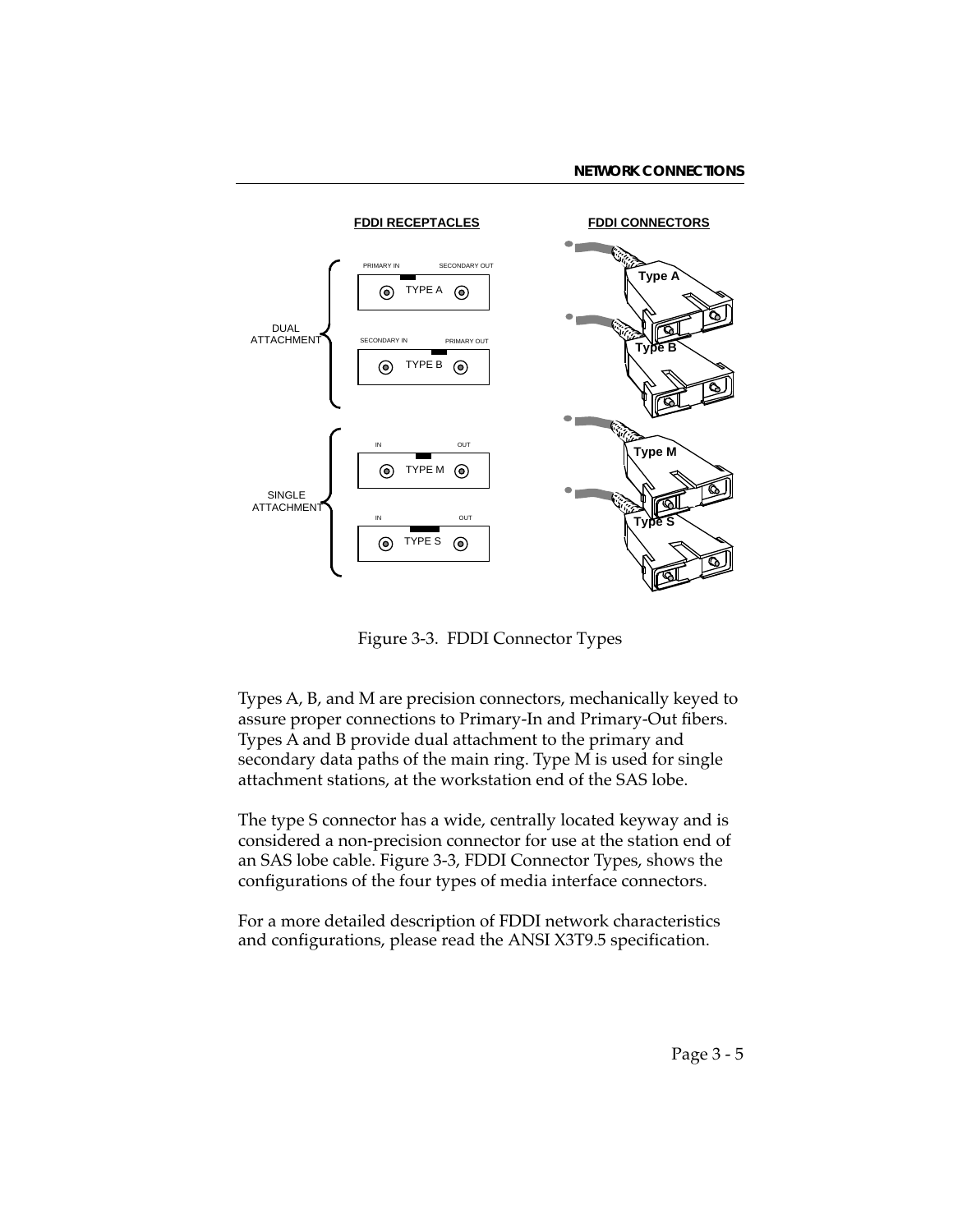## **3.3 IMPLEMENTING A DUAL ATTACH STATION**

The Dual Attach Station configuration is implemented by installing a "daughter board." The daughter board plugs into a slot adjacent to the F30/F70XX FDDI adapter and connects to the FDDI adapter by a pair of ribbon cables. The daughter board provides the additional FDDI connectors and ancillary circuitry for Dual Attach Station operation.

The daughter board obtains its power from the bus slot it is plugged into. Figures 3-4 and 3-5, provide instructions for installing the daughter board and connecting the daughter board to the FDDI adapter.



Figure 3-4. Installing a Daughter Board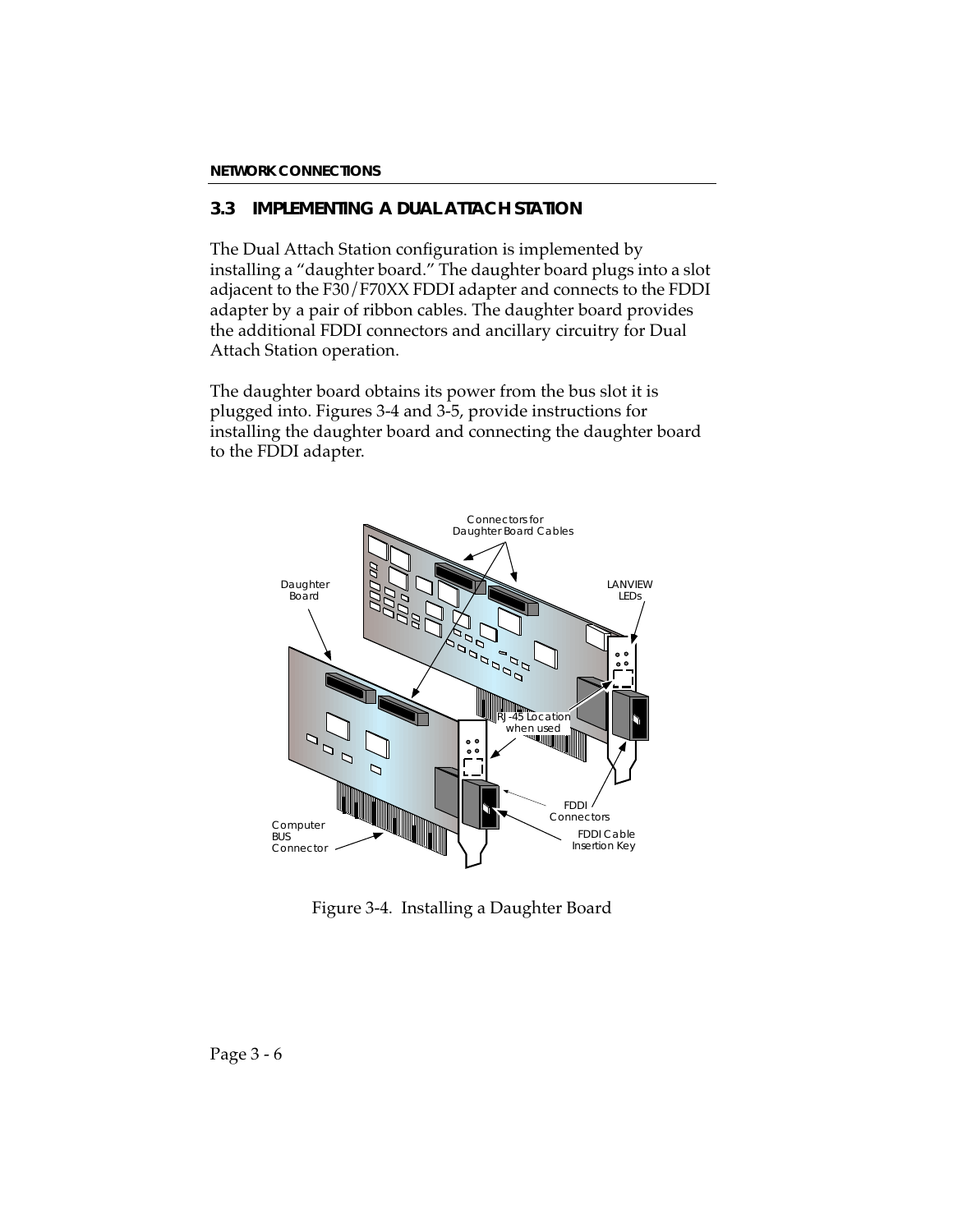### **3.3.1 Installing a Daughter Board**

To install a daughter board, follow the instructions outlined below:

- Turn off the power to the computer and peripherals, and disconnect all power cords and cables.
- Remove the computer cover and select a slot for the daughter board, adjacent to the slot occupied by the FDDI adapter. We recommend the slot immediately to the left of the FDDI adapter as viewed from the rear (bracket) of the adapter.
- If you have not done so, remove the daughter board from its protective pouch, and visually inspect it.
- Refer to the installation procedures for the FDDI adapters in Chapter 2, Section 2.4.1, Installing the F30XX Model Adapters, and Section 2.4.3, Installing the F70XX Model Adapters. Install the daughter board as you would the respective model adapter, in a slot adjacent to the adapter.
- Connect the daughter board to the FDDI adapter. Plug the interconnecting ribbon cables into the FDDI adapter and daughter board connectors as shown in Figure 3-5, on the next page. Observe the polarized keying of the cable and connectors.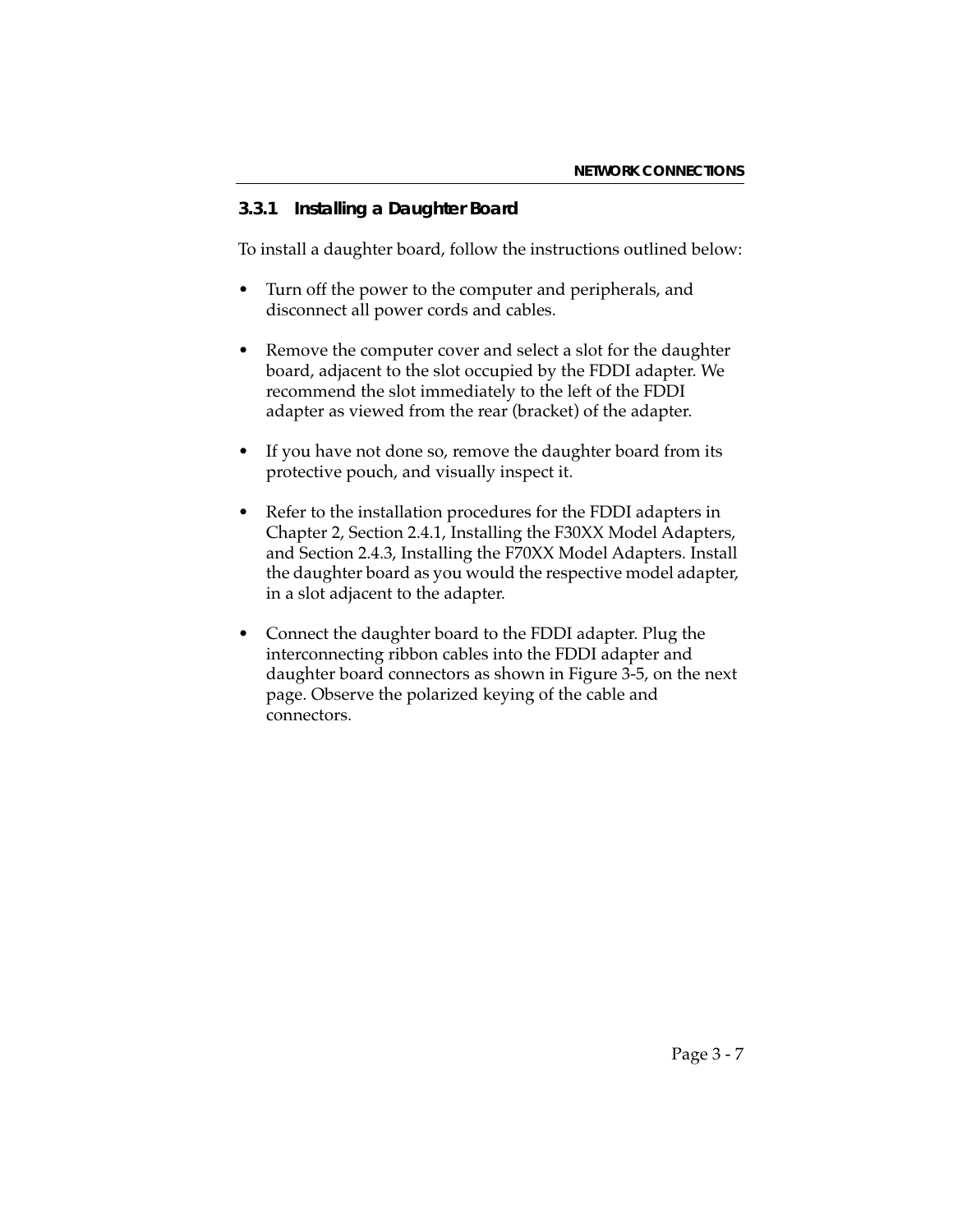

Figure 3-5. Connecting a Daughter Board

- Secure the daughter board bracket to the computer frame. Replace the computer covers, reconnect all cables and power up the computer.
- Connect the FDDI cables to adapter and daughter board according to the FDDI ring configuration. Consult the ANSI X3T9.5 specification for a description of Dual Attach Station FDDI ring topology.
- After connecting the adapter and daughter board to the FDDI ring, observe the LANVIEW LEDs (see Section 2.5) to determine the status of the adapter and the FDDI ring.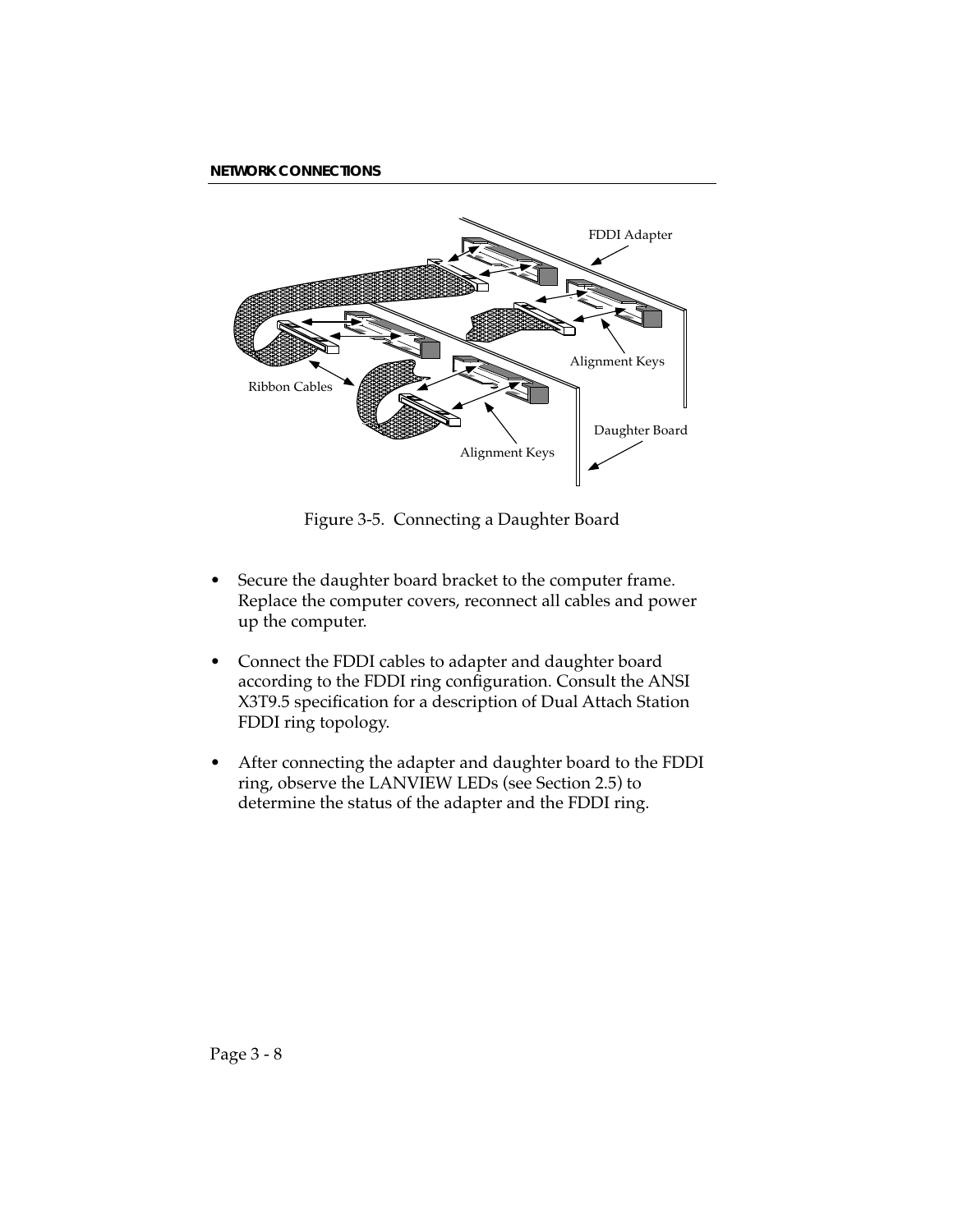## **APPENDIX A**

# **FDDI MEDIA SPECIFICATIONS**

#### **A.1 MULTIMODE FIBER OPTICS**

- Cable The Multimode fiber optic link segments should consist of either 50/125 µm, 62.5 µm, or 100/140 µm fiber optic cabling.
- Attenuation Cable must be tested with a fiber optic attenuation test set adjusted for an 850 nm wave length. This test verifies that the signal loss in the cable is acceptable.

Attenuation limits for various Multimode cable types are listed below:

- 3.0 dB or less for a  $50/125$  µm fiber cable segment.
- 16.0 dB or less for a 62.5/125 µm fiber cable segment.
- 19.0 dB or less for a  $100/140$  µm fiber cable segment.
- Fiber Optic Budget -The fiber optic budget and total network propagation delay should be calculated before fiber runs are incorporated in any network design. Fiber optic budget is the combination of optical loss of the fiber optic cable, in-line splices, and fiber optic connectors. Propagation delay is the time it takes a packet to travel from the sending device to the receiving device.
- Length The maximum Multimode fiber optic cable length is 2 km (6558 feet), if system budgets are met. However, IEEE 802.3 FOIRL (Fiber Optic Inter-Repeater Link) specifications specify a maximum of 1 km (3279 feet).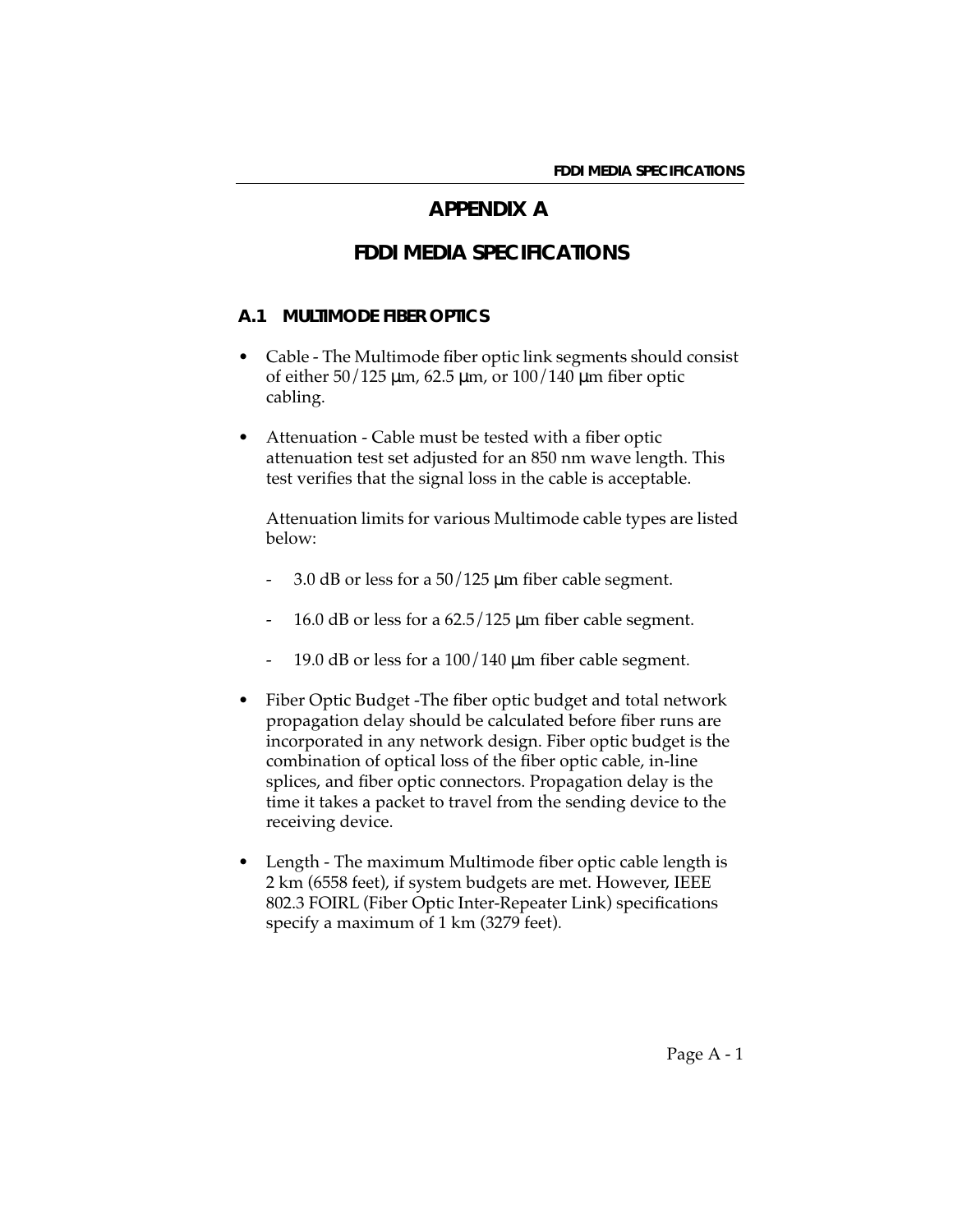### **A.2 MULTIMODE FIBER OPTIC INTERFACE**

| Parameter                          | <b>Typical</b><br>Value | Worst<br>Case                                 | Worst<br>Case<br><b>Budget</b> | <b>Typical</b><br><b>Budget</b> |
|------------------------------------|-------------------------|-----------------------------------------------|--------------------------------|---------------------------------|
| Receive<br>Sensitivity:            | $-30.5$ dBm             | $-28.0$ dBm                                   |                                |                                 |
| Peak Input<br>Power:               | $-7.6$ dBm              | $-8.2$ dBm                                    |                                |                                 |
| Transmitter<br>Power:              |                         |                                               |                                |                                 |
| $50/125$ µm fiber:                 | $-13.0$ dBm             | $-15.0$ dBm                                   | 13.0 dB                        | 17.5 dB                         |
| $62.5/125 \,\mathrm{\mu m}$ fiber: | $-10.0$ dBm             | $-12.0$ dBm                                   | 16.0 dB                        | $20.5$ dB                       |
| $100/140$ µm fiber:                | $-7.0$ dBm              | $-9.0$ dBm                                    | 19.0 dB                        | $23.5 \text{ dB}$               |
| <b>Error Rate:</b>                 |                         | Better than 10 <sup>-10</sup> bit error rate. |                                |                                 |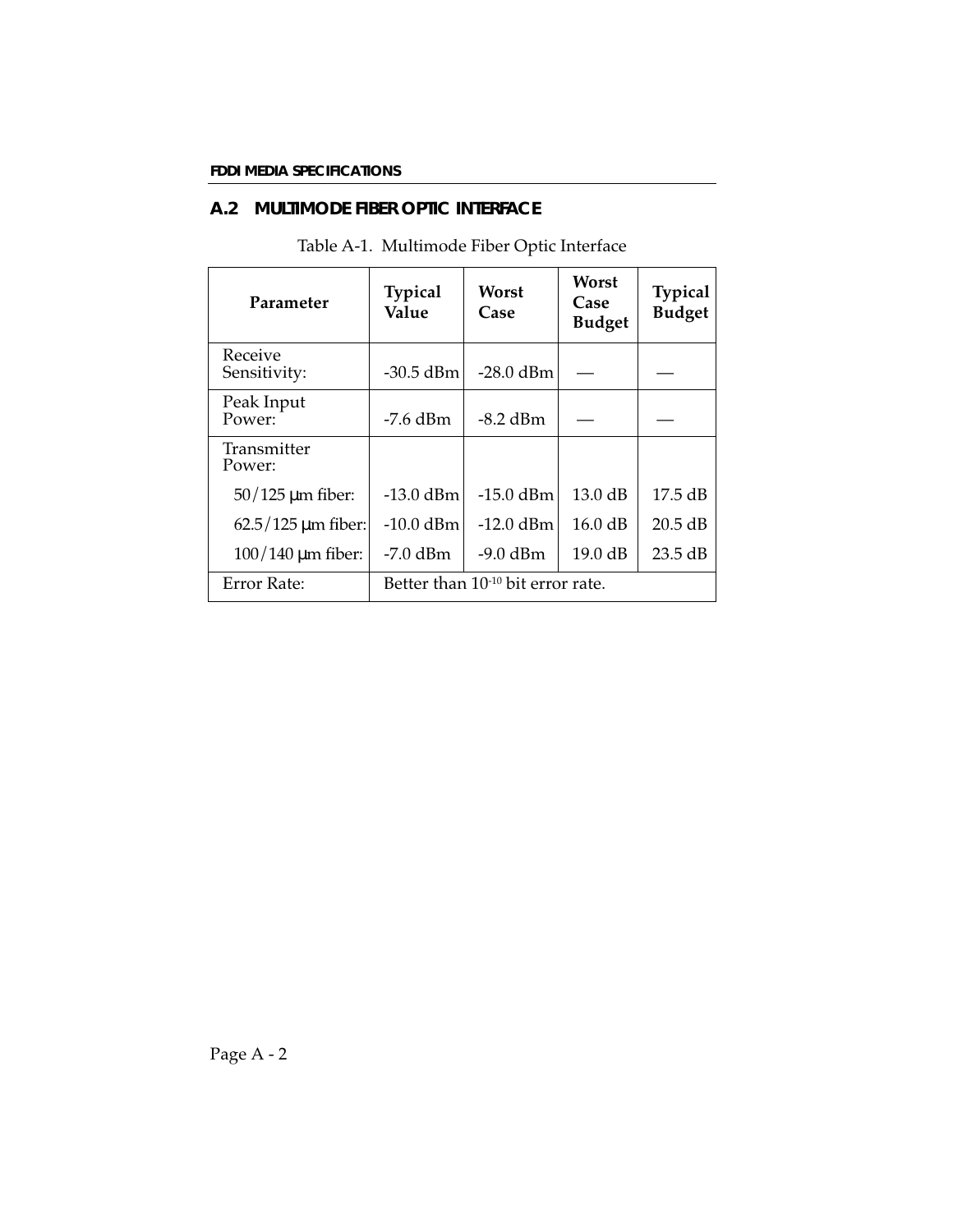## **A.3 SINGLE MODE FIBER OPTICS**

Cable - The Single Mode fiber optic link segments should consist of 8.7/125 µm duplex single mode fiber optic cabling. Acceptable cable types must adhere to the following specifications, as set forth in the FDDI X3T9.5 specification:

| <b>Single Mode Fiber</b>  | Specification                                                                     |
|---------------------------|-----------------------------------------------------------------------------------|
| Core Diameter             | $8.7 \,\mathrm{\upmu m}$ +/- 0.5 $\mathrm{\upmu m}$                               |
| <b>Cladding Diameter</b>  | $127.0 \mu m$ maximum<br>$123.0 \,\mathrm{\upmu m}$ minimum                       |
| Cable Attenuation         | $\leq$ 0.5 dB/km typical                                                          |
| Cable Length              | 40 km (24 miles, station to station)                                              |
| Max Total Length          | $100 \text{ km}$ (62 miles) - Dual Ring<br>$200 \text{ km}$ (124 miles) - wrapped |
| <b>Optical Wavelength</b> | 1305 nanometers typical                                                           |
| Spectral Width            | 15 nanometers maximum                                                             |
| <b>Optical Risetime</b>   | 2 nanoseconds                                                                     |
| <b>Optical Falltime</b>   | 2 nanoseconds                                                                     |
| <b>Transmitter Output</b> | -14 dBm maximum                                                                   |
| Receiver Input            | -14 dBm maximum, -33 dBm minimum                                                  |

Table A-2. Single Mode Fiber Optics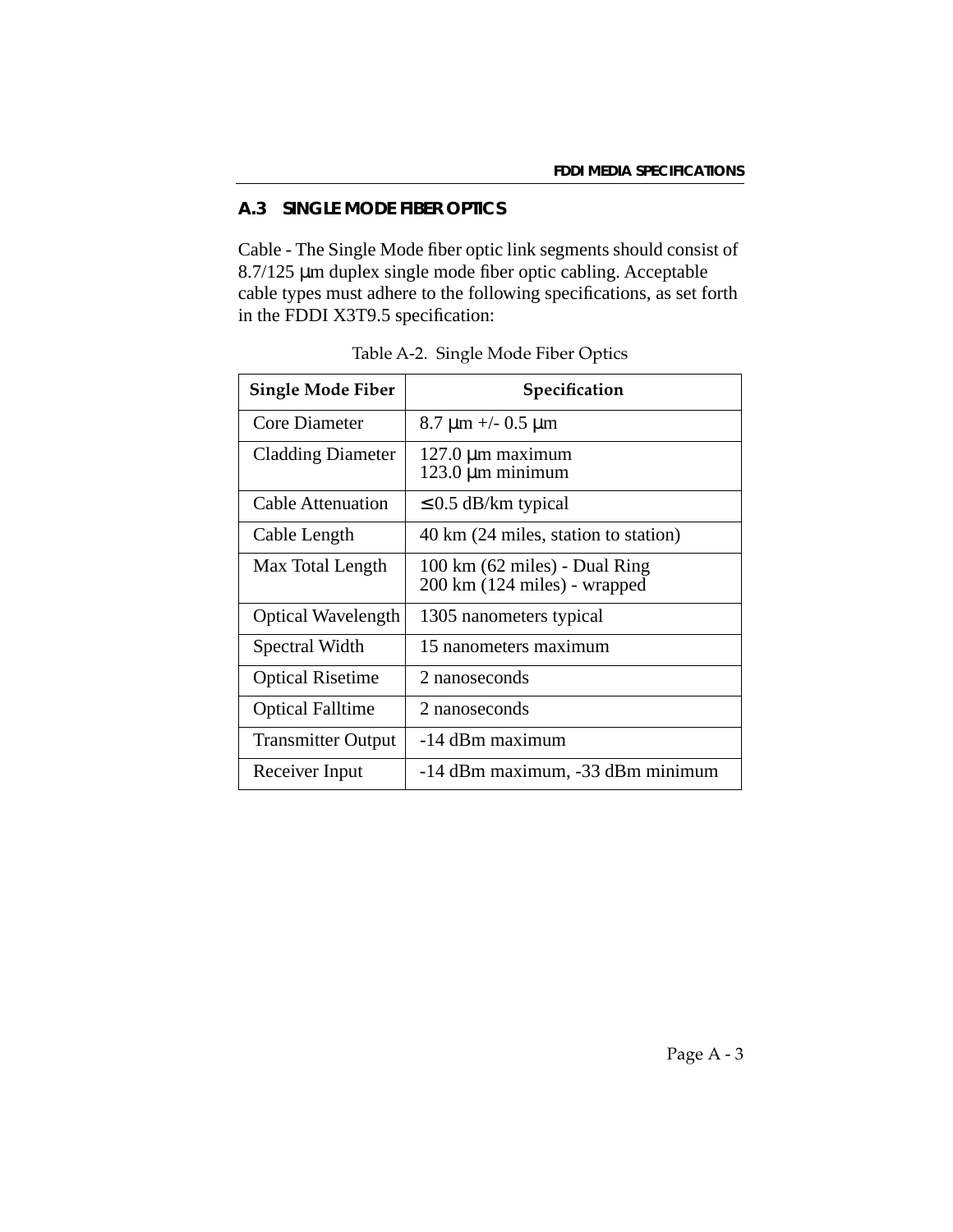### **A.3.1 Twisted Pair for FDDI Over Copper**

Twisted pair cable for use in FDDI Over Copper transmission is specified in EIA/TIA TSB-36/TSB-40. Table A-3, below, lists these cable specifications.

Table A-3. Twisted Pair Specifications for FDDI Over Copper

| Cable/Connector                                          | Category 5                                                    |
|----------------------------------------------------------|---------------------------------------------------------------|
| Maximum Total<br>Cable Length                            | 100 km (62 miles) - Dual Ring<br>200 km (124 miles) - wrapped |
| Maximum Twisted Pair<br>Length Between<br>Adjacent Nodes | 100 meters (328.1 feet)                                       |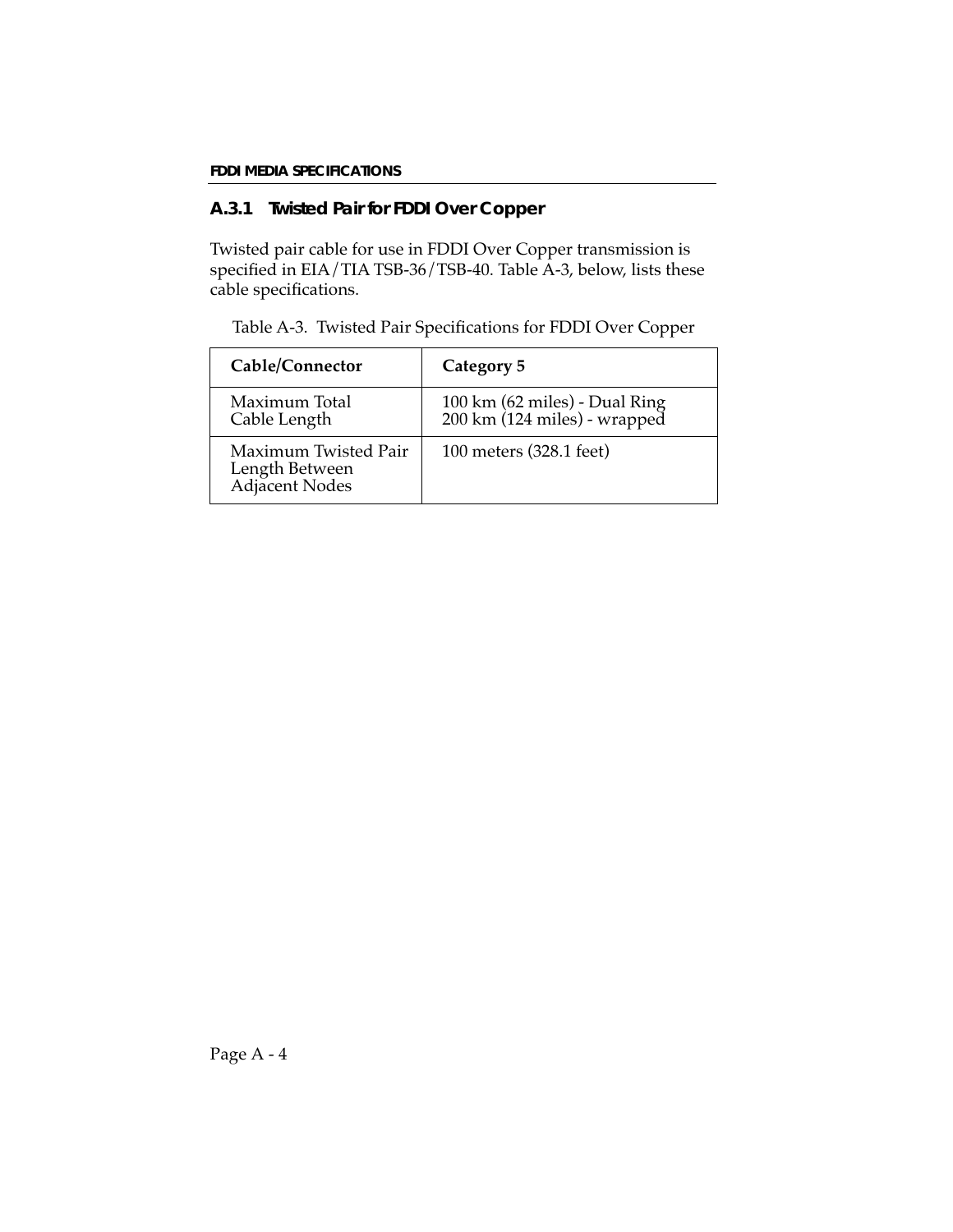## **INDEX**

# **A**

Adapter preparing the adapters for installation 2-2 Adapter connectivity 1-3 Adapter features 1-3

### **C**

ctron.com 1-2

### **F**

F3019 FDDI adapter connectivity 1-3 features 1-3 F3059 FDDI adapter connectivity 1-3 features 1-3 F3069 FDDI adapter connectivity 1-4 features 1-3 F3079 FDDI adapter connectivity 1-4 features 1-3 F7019 FDDI adapter connectivity 1-4 features 1-3 F7059 FDDI adapter connectivity 1-4 features 1-3 F7069 FDDI adapter connectivity 1-4 features 1-3 F7079 FDDI adapter connectivity 1-4 FDDI adapter features 1-3

LANVIEW® LEDs 1-5 software 1-5 statistics 1-5 FDDI media specifications A-1 multimode fiber optic interface A-2 multimode fiber optics A-1 attenuation A-1 cable A-1 fiber optic budget A-1 length A-1 single mode fiber optics A-2 cable A-3

### **G**

Getting help 1-2 BBS 1-2 FAX 1-2 phone 1-2

### **H**

Hardware requirements 2-1

## **I**

Installing adapters 2-2 Installing the adapters 2-1 installing the F30XX model adapters 2-3 ADF file 2-5 copying the ADF file 2-5 Processor LED 2-5 installing the F70XX model adapters 2-6